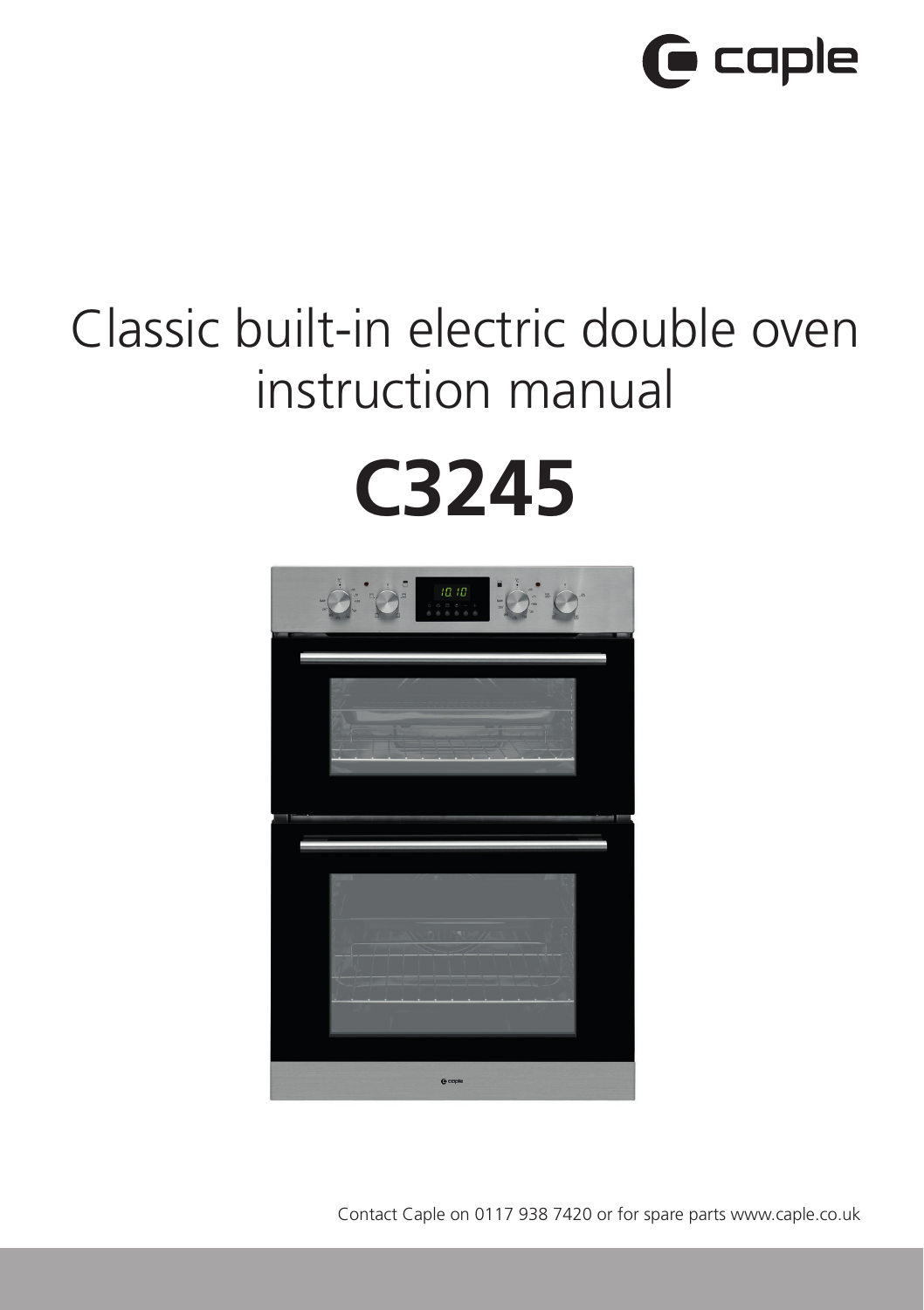## $G$  caple

## **CONTENTS**

| Safety instructions           | 3  |
|-------------------------------|----|
| Environmental protection      | 9  |
| Oven installation             | 11 |
| Using your oven               | 16 |
| Cooking guidelines            | 18 |
| Electronic timer              | 21 |
| Care and maintenance          | 24 |
| Troubleshooting               | 30 |
| Caple Service contact details | 32 |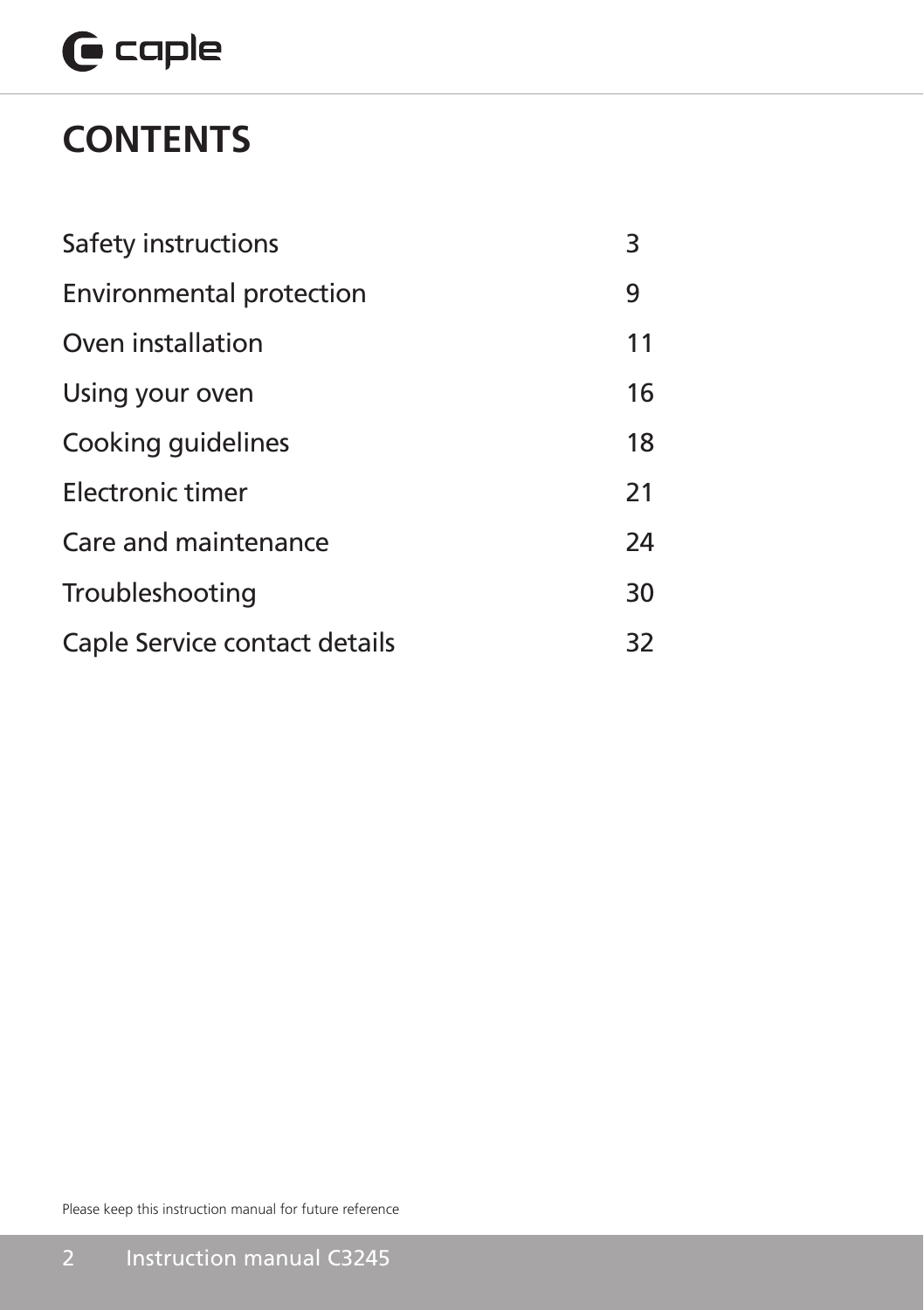## **SAFETY INSTRUCTIONS**

Read these instructions carefully and completely before using your appliance, keep it in a convenient place for reference when necessary.

- This appliance can be used by children aged from 8 years and above.
- Persons with reduced physical, sensory or mental capabilities or lack of experience and knowledge must be supervised and given appropriate instruction concerning the use of the appliance in a safe way and understand the hazards involved.
- Children shall not play with the appliance.
- Cleaning and user maintenance should not be carried out by children without supervision.
- The appliance is not intended to be operated by means of an external timer or separate remote control system.

## **WARNING:**

- The appliance and its accessible parts become hot during use. Care should be taken to avoid touching heating elements.
- Children less than 8 years of age should be kept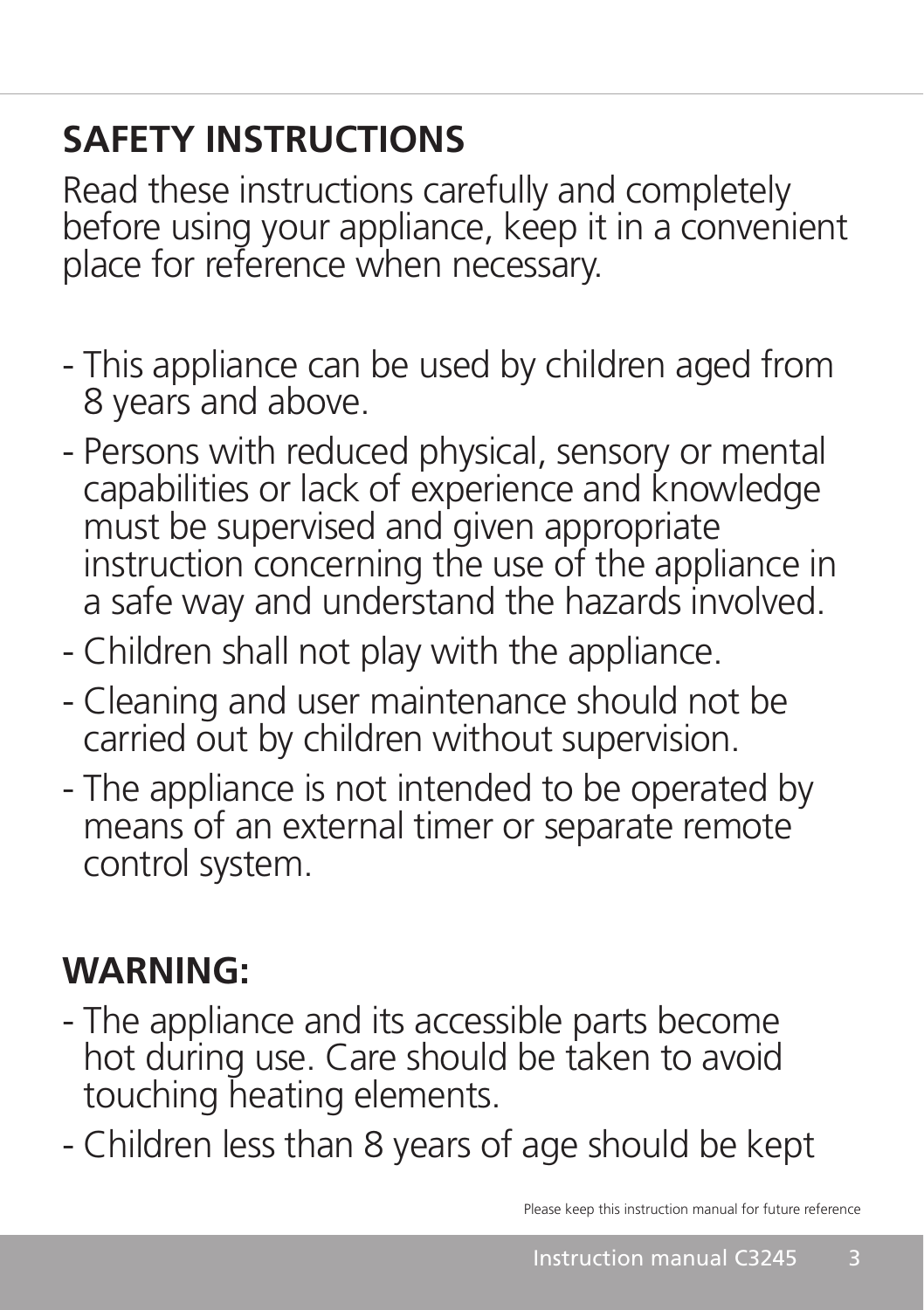## $\bigcap$  caple

away unless continuously supervised.

- To prevent fire hazards do not store items on the cooking surfaces.
- If the surface is cracked, switch off the appliance to avoid the possibility of electric shock.

## **WARNING:**

- During use, handles can get hot.
- Do not use harsh abrasive cleaners or sharp metal scrapers to clean the oven door glass or any other surface of the appliance as it can scratch the surface which may result in the glass shattering or permanent damage to the surface.
- Do not use steam cleaners for cleaning the appliance.
- Ensure the appliance is switched off before replacing the lamp to avoid the possibility of electric shock.

## **CAUTION:**

- Accessible parts may be hot when the cooking or grilling is in use. Young children should be kept away.
- Your appliance is produced in accordance with all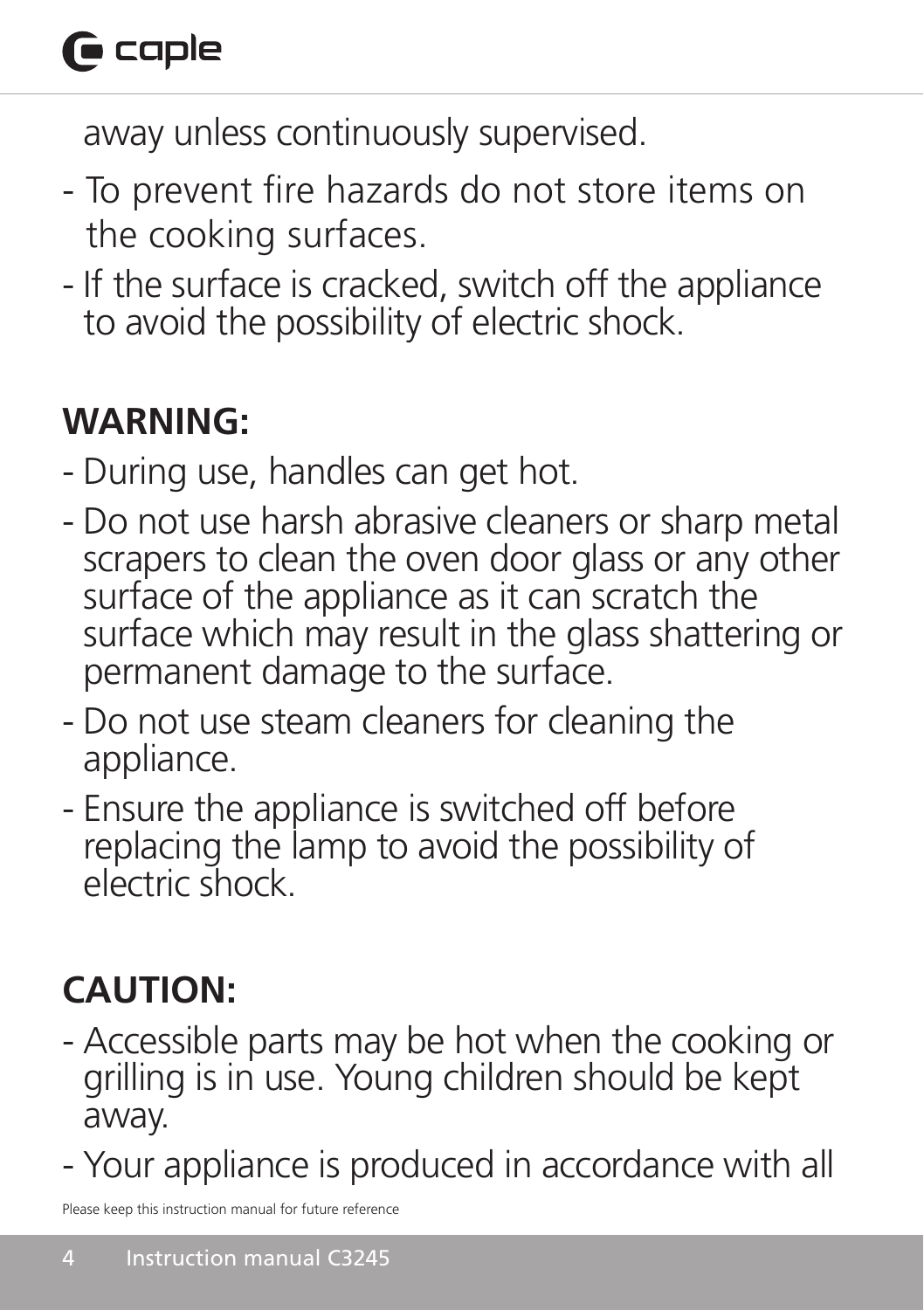applicable local and international standards and regulations.

- Maintenance and repair work must be made only by authorised Caple service technicians. Installation and repair work that is carried out by unauthorised technicians may endanger you.
- It is dangerous to alter or modify the specifications of the appliance in any way.
- Prior to installation, ensure that the local distribution conditions (electricity voltage and frequency) and the requirements of the appliance are compatible. The requirements for this appliance are stated on the rating label.
- This appliance is designed only for cooking food and is intended for indoor use.
- This product is not designed for commercial use, it is a household appliance only. It is not intended to be used in:
	- Staff kitchen areas in shops, offices and other working environments.
	- Bed and breakfast type environments

- By clients in hotels, motels and other residential type environments

- Do not try to lift or move the appliance by pulling the door handle.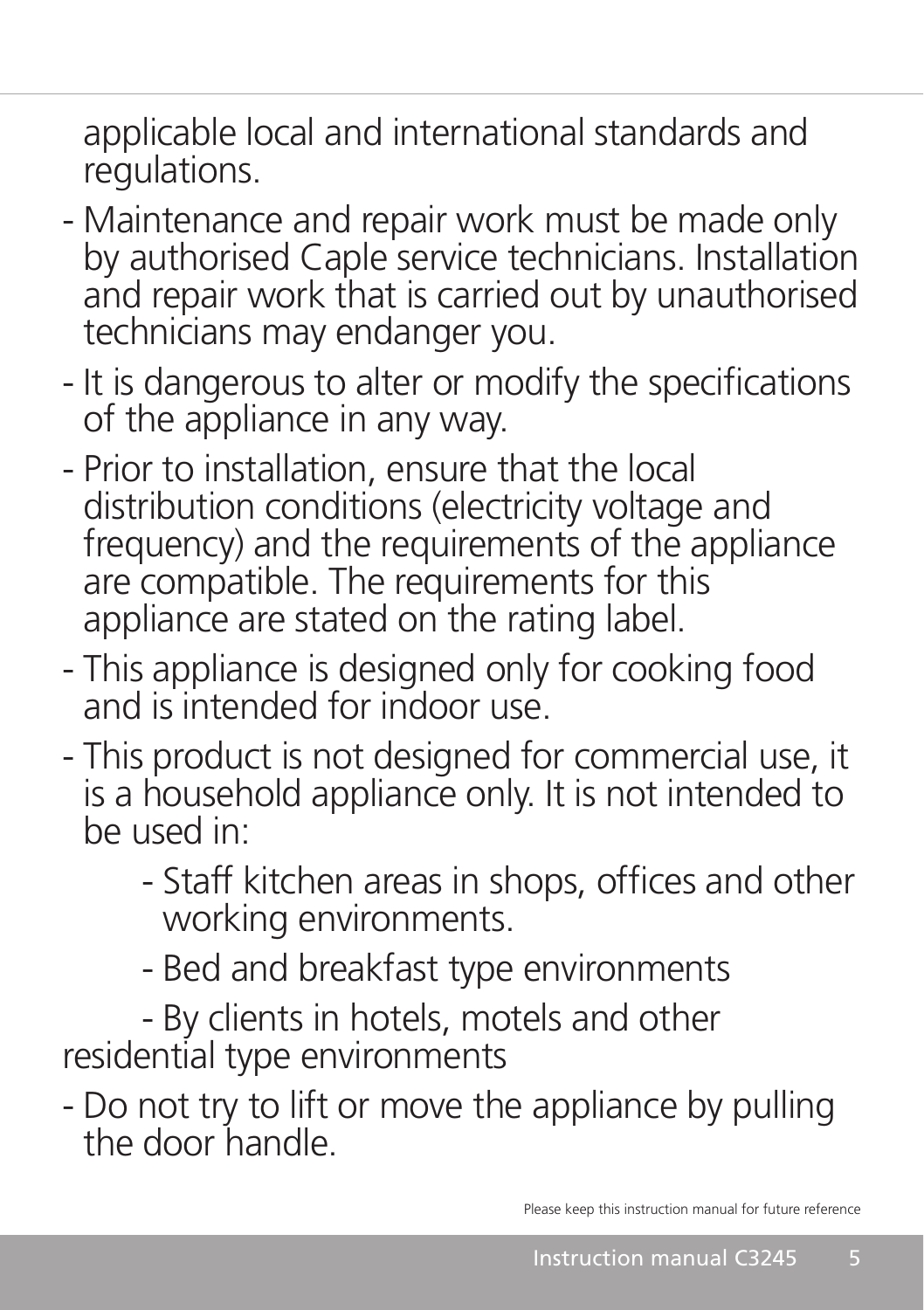## $\bigcap$  caple

- All possible security measures have been taken to ensure your safety. Since the glass may break, you should be careful while cleaning to avoid scratching.
- Avoid hitting or knocking on the glass with accessories.
- Ensure that the supply cord is not wedged during the installation. If the supply cord is damaged, it must be replaced by a Caple service technician or similarly qualified persons in order to prevent a hazard.
- While the oven door is open, do not let children climb on the door or sit on it.

## **INSTALLATION WARNINGS**

- Do not operate the appliance before it is fully installed.
- The appliance must be installed by an authorised technician.
- Caple is not responsible for any damage that may be caused by defective placement and installation by unauthorised persons.
- When unpacking the appliance, make sure that it is not damaged during transportation. In the case of any defect; do not use the appliance and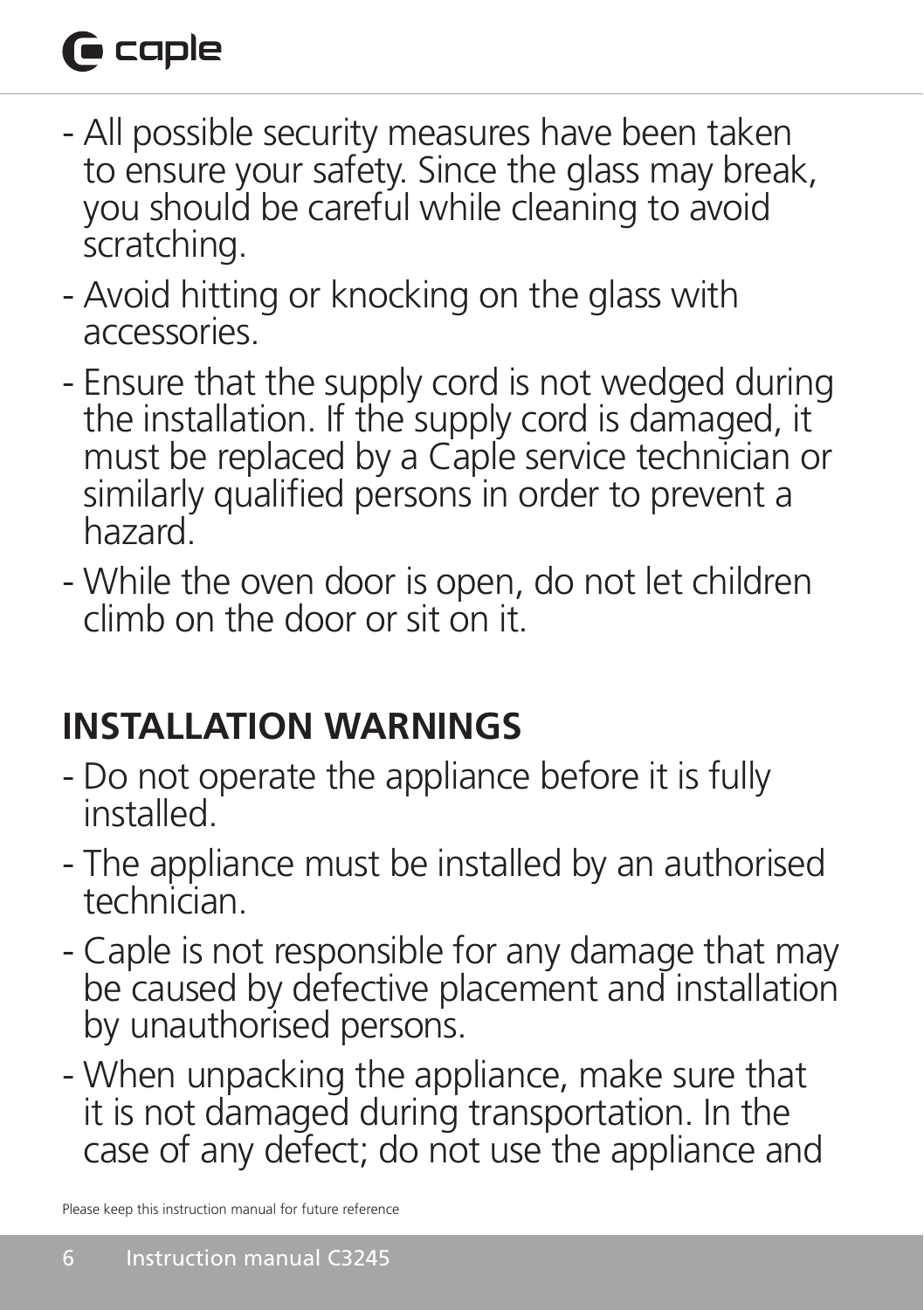contact your retailer or Caple Service immediately.

- Materials used for packaging (nylon, staplers, styrofoam etc) may cause harmful effects to children they should be disposed of immediately.
- Protect your appliance against atmospheric effects. Do not expose it to effects such as sun, rain, snow etc.
- The surrounding materials of the appliance (i.e. kitchen cabinet or furniture) must be able to withstand a minimum temperature of 120°C.

### **DURING USAGE**

- Heat the empty oven at max. temperature for 1 hour before its first use. This removes any unpleasant smells and smoke caused by working residues and thermal insulation. Make sure you do this in a well ventilated area.
- During usage, the outer and inner surfaces of the oven get hot. While opening the oven door, step back to avoid the hot steam coming out of the oven as there may be a risk of burns.
- Do not put flammable or combustible materials in or near the appliance when it is operating.
- Always use oven gloves to remove and replace food in the oven.
- Pay close attention to the oven while cooking with solid or liquid oils as they could potentially catch fire when oven is hot.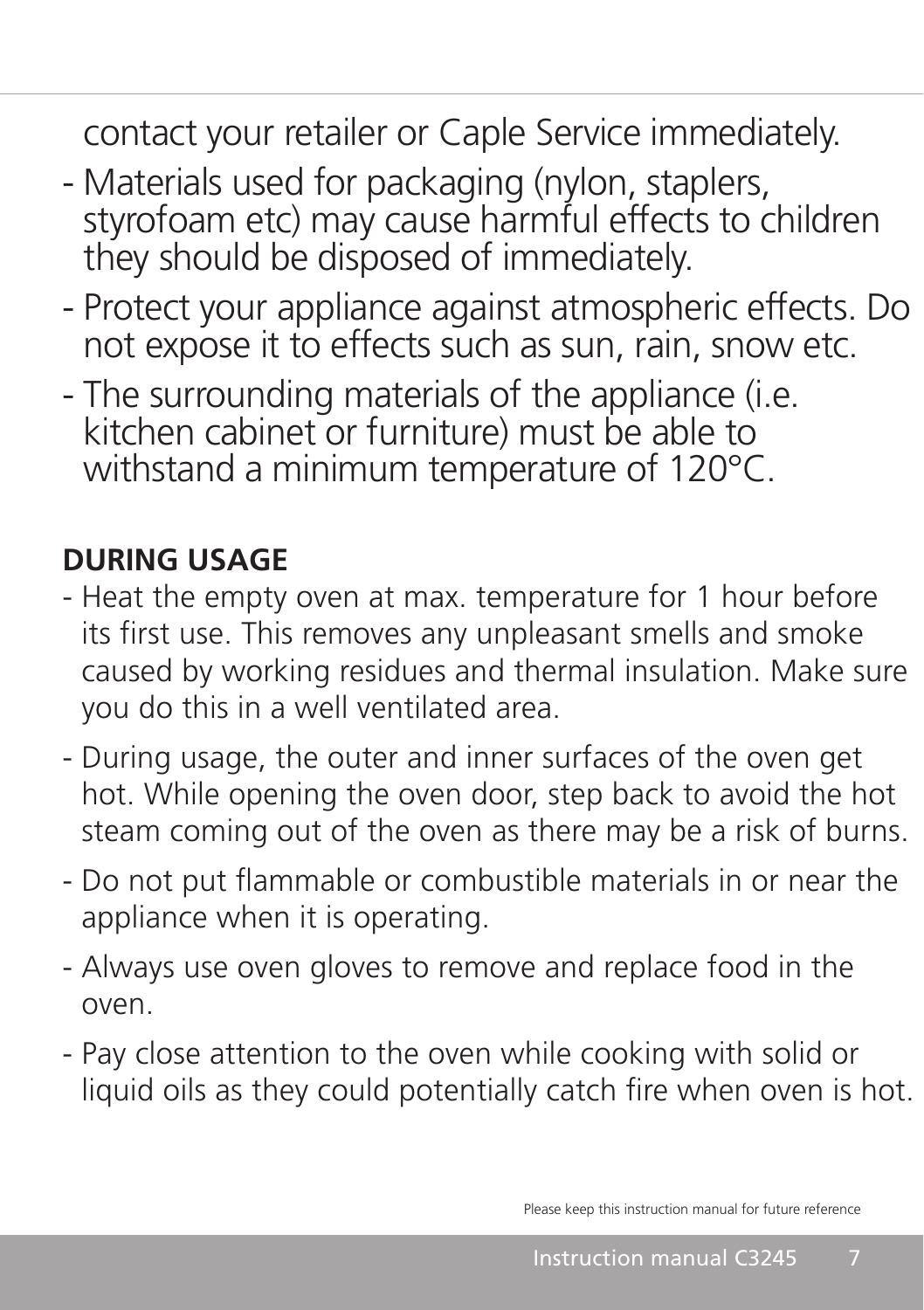## $\bigcap$  caple

- Never pour water on flames that are caused by oil. Cover the saucepan or frying pan with its lid in order to choke the flame and turn the oven off.
- If you know you will not be using the appliance for a while switch it off from the main supply and unplug it.
- Make sure the appliance control knobs are always in the '0' (stop) position when it is not used.
- The oven shelves and trays incline when pulled out. Be careful not to let hot liquid spill over.
- When the door of the oven is open, do not leave anything on it. It may unbalance your appliance or damage the door.
- Do not put anything heavy, flammable or ignitable (nylon, plastic bag, paper or cloth etc) into the oven. This includes cookware with plastic accessories (e.g. handles).Do not hang towels or clothes from the appliance or its handles.

### **INDICATOR LIGHTS**

- The indicator lights above the control panel go on/off when the heating elements are inserted or removed. During the thermostatic functioning of the oven, the neon light remains on until the pre-chosen temperature is reached and when it goes out, this is a sign that the temperature has been reached. When the oven cools, the thermostat determines the re-insertion of the heating elements with consequent re-lighting of the indicator lights. The internal oven light is always on when any function is in operation.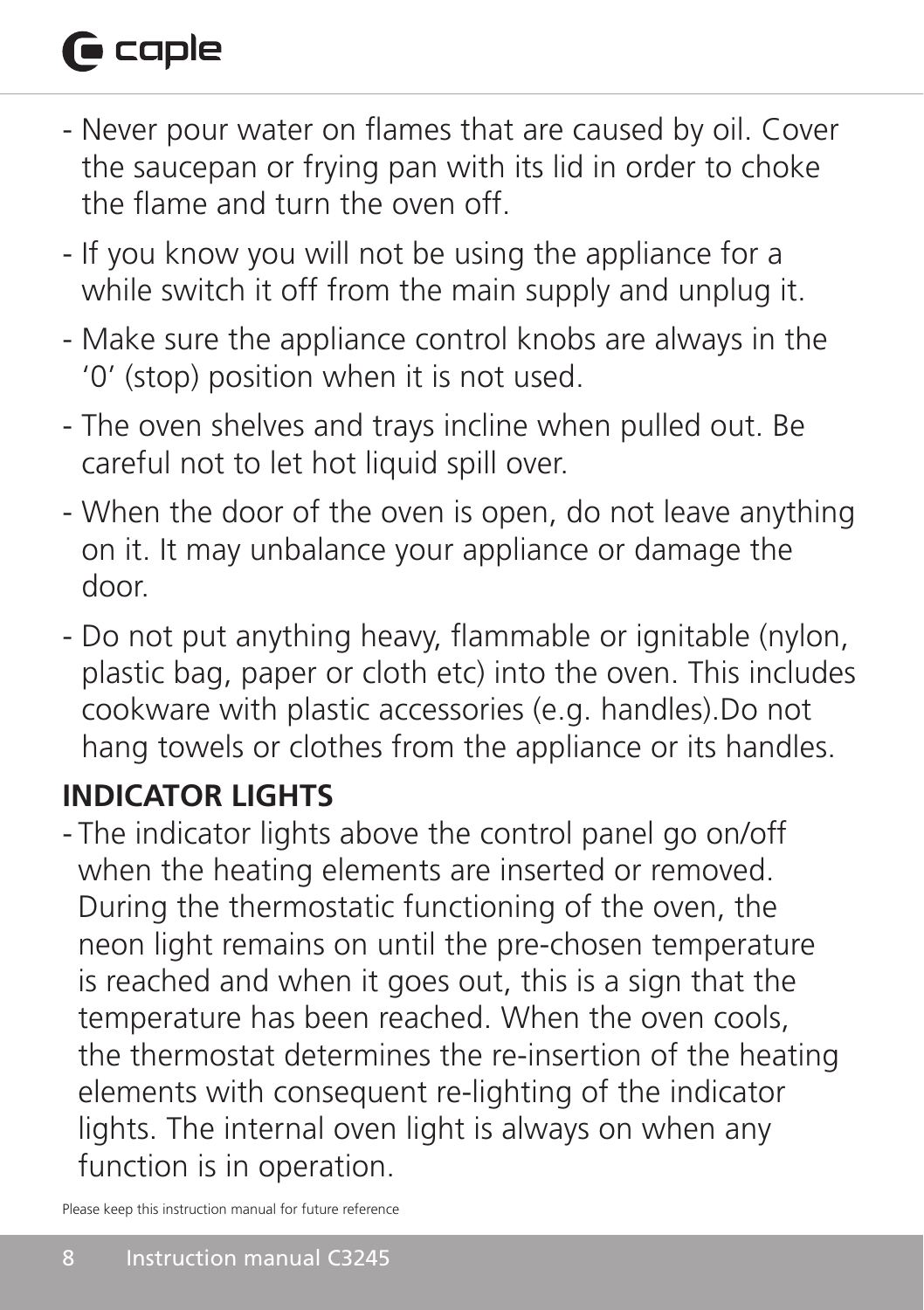### **DURING CLEANING AND MAINTENANCE**

- Always switch off the appliance from the mains isolating the electrical supply before any cleaning or maintenance.
- Do not remove the control knobs to clean the control panel.

To maintain the efficiency and safety of your appliance, we recommend you always use original spare parts and to call only our authorised Caple Service agents in case of need.

## **ENVIRONMENTAL PROTECTION**

Waste electrical products should not be disposed of with household waste. Please recycle where facilities exist. Check with your Local Authority or retailer for recycling advice.

This appliance is marked according to the European directive 2002/96/EC on Waste Electrical and Electronic Equipment (WEEE). By ensuring this product is disposed of correctly, you will help prevent potential negative consequences for the environment and human health, which could otherwise be caused by inappropriate waste handling of this product. The symbol on the product indicates that this product may not be treated as household waste. Instead it shall be handed over to the applicable collection point for the recycling of electrical and electronic equipment. Disposal must be carried out in accordance with local environmental regulations for waste disposal.

For more detailed information about treatment, recovery and recycling of this product, please contact your local council, your household waste disposal service or the retailer where you purchased the product.

### **WARRANTY**

Your new appliance is covered by warranty. The warranty card is enclosed - if it is missing, you must provide the following information to your retailer in order to receive a replacement: date of purchase, model and serial number (placed on the inside of the appliance storage drawer). Registration can also be completed online by visiting www.caple.co.uk.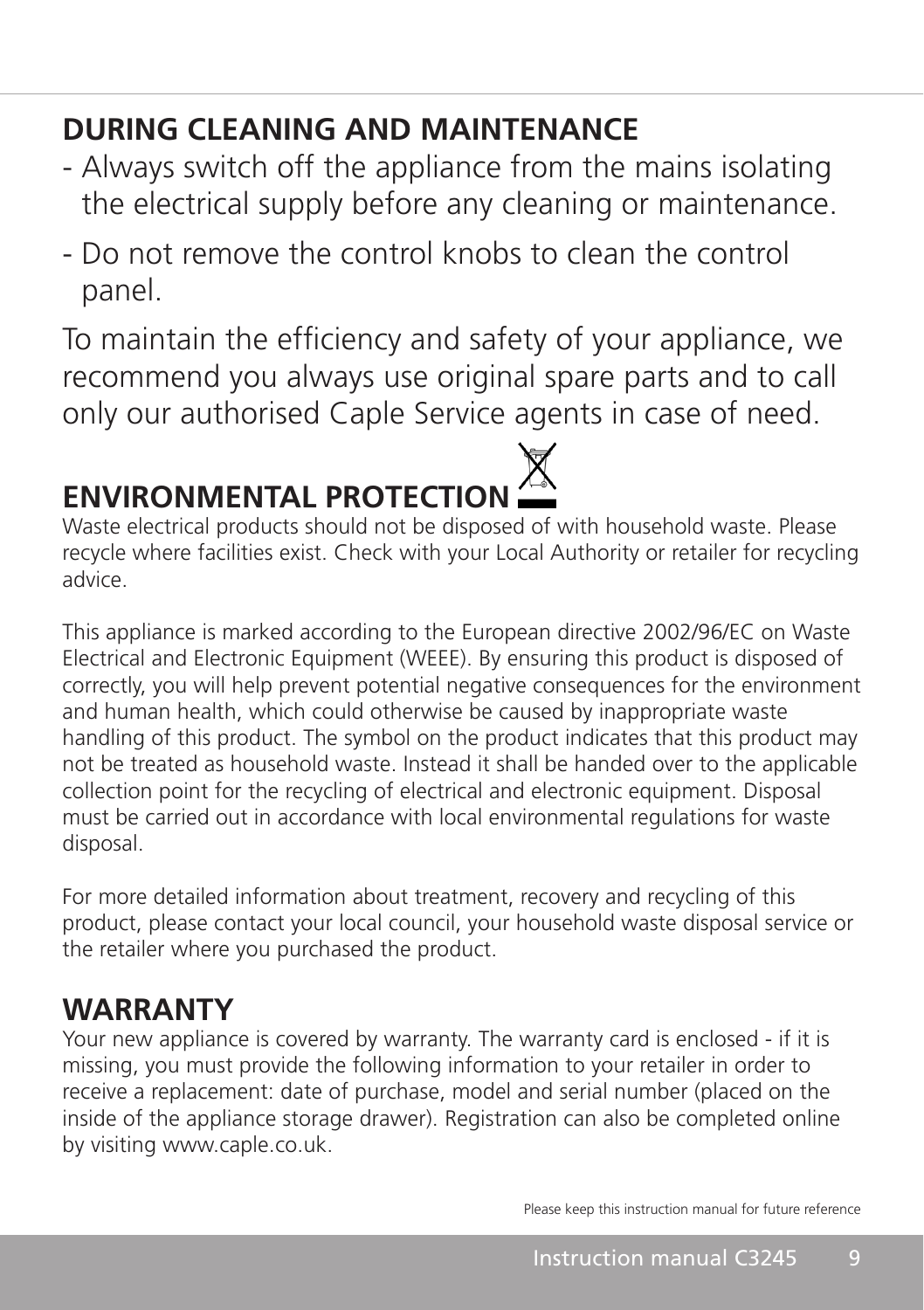## **G** caple

Ensure you keep your warranty card safe, you may need to show it to Caple Service together with proof of purchase.

If you fail to show your warranty card you will incur all repair charges.

Spare parts are only available from Caple Service and spare parts authorised centres.

### **ATTENTION**

- Before use, remove all plastic films protecting some parts of the appliance (fascia panel, parts in stainless steel, etc)
- Do not use the appliance to heat a room.
- When the appliance is not in use, we recommend you turn it off, isolate it from the electrical supply and ensure all gas taps are closed.

## **CE DECLARATIONS OF CONFORMITY**

This appliance has been designed, constructed and marketed in compliance with safety requirements in force. This appliance has been manufactured to the strictest standards and complies with all applicable legislation.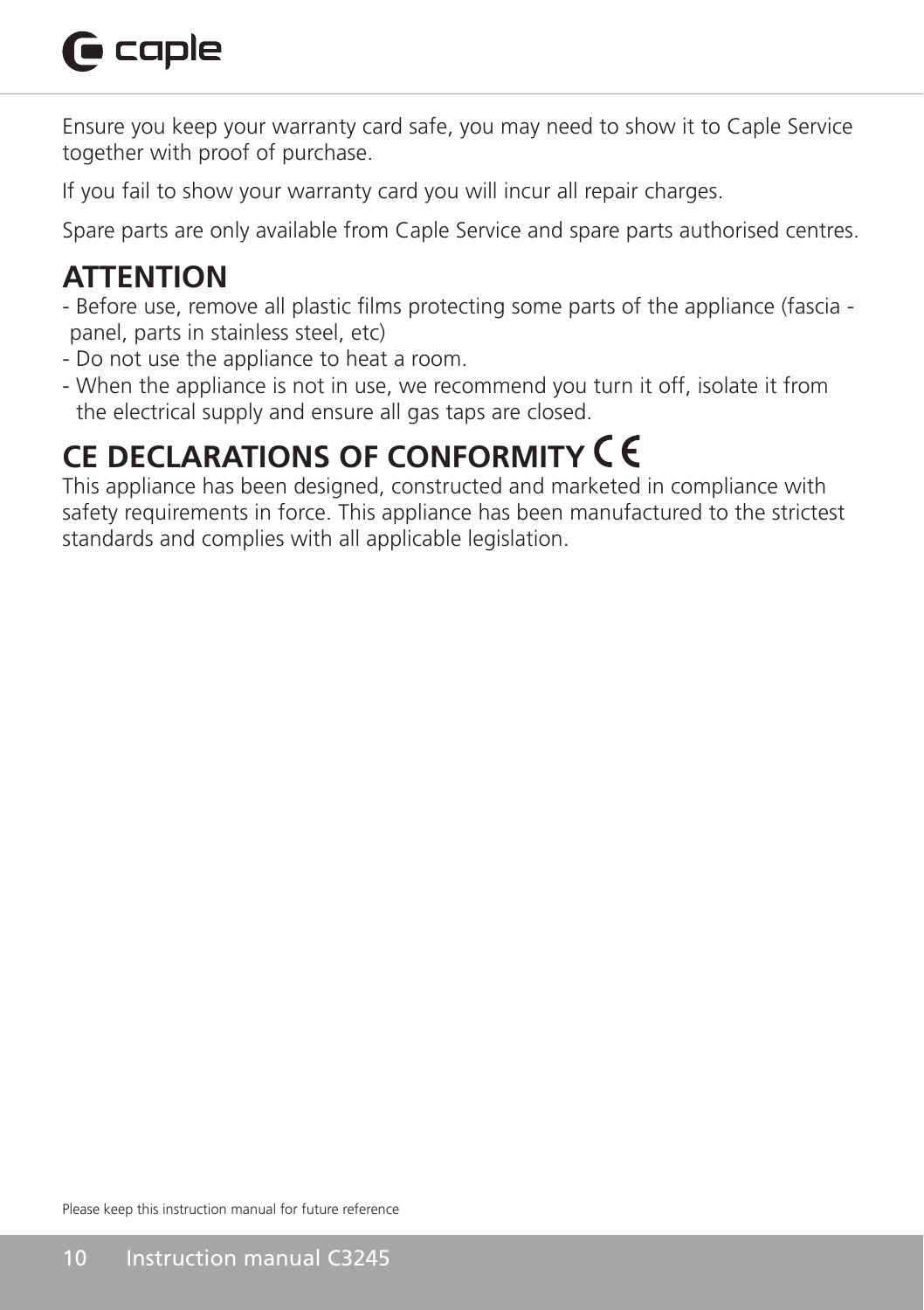### **OVEN INSTALLATION**

#### Please check the following before installation:

- The panels of the adjoining furniture should be heat resistant. Particularly when the adjoining furniture is made of veneered wood, the adhesives should be able to withstand a temperature of 120˚C. Plastic materials or adhesive which cannot withstand this temperature will become deformed or unstuck.
- To comply with safety regulations, once the appliance has been fitted it should not be possible to make contact with the electrical parts.
- All parts which offer protection should be fixed in such a way that they cannot be removed without the use of a tool.
- Ensure that the appliance is switched off before replacing the lamp to avoid the possibility of electric shock.

### **IMPORTANT:**

- Ensure the oven is disconnected from the mains prior to installation.
- Installation should be carried out according to the instructions by a professionally qualified person. Caple cannot accept responsibility for any damage to persons, animals or other items due to incorrect installation.
- Secure the appliance into its surround by inserting screws into the 4 holes that can be seen in the frame of the oven when the door is open (Fig.1).

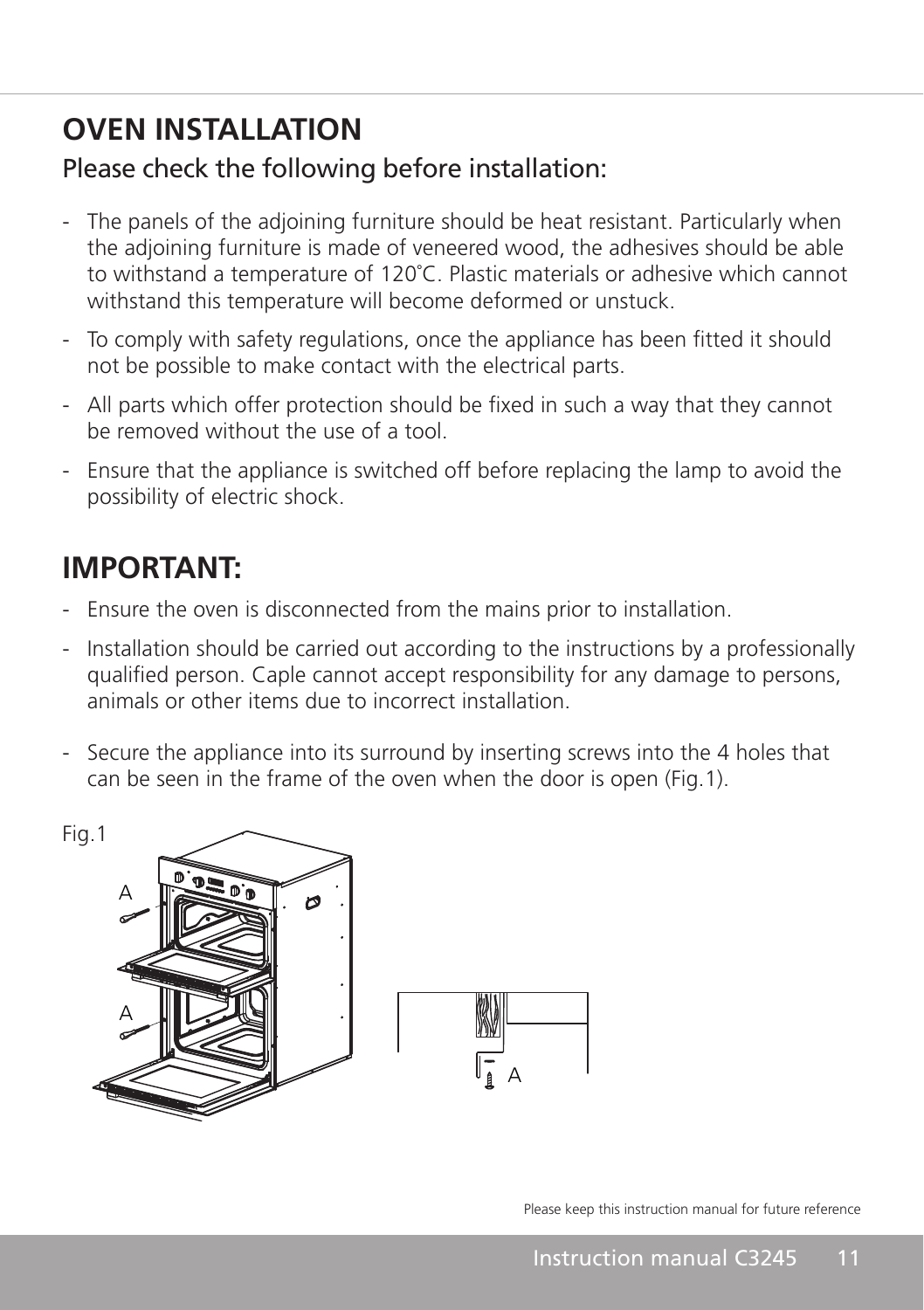## $\mathbf \Theta$  caple



- For the most efficient air circulation, the oven should be fitted according to the dimensions shown in Fig.2 and Fig.3
- Openings at least 50mm deep must be cut both in the bottom and in the top of the unit to ensure adequate ventilation (see Fig.2 for dimensions).

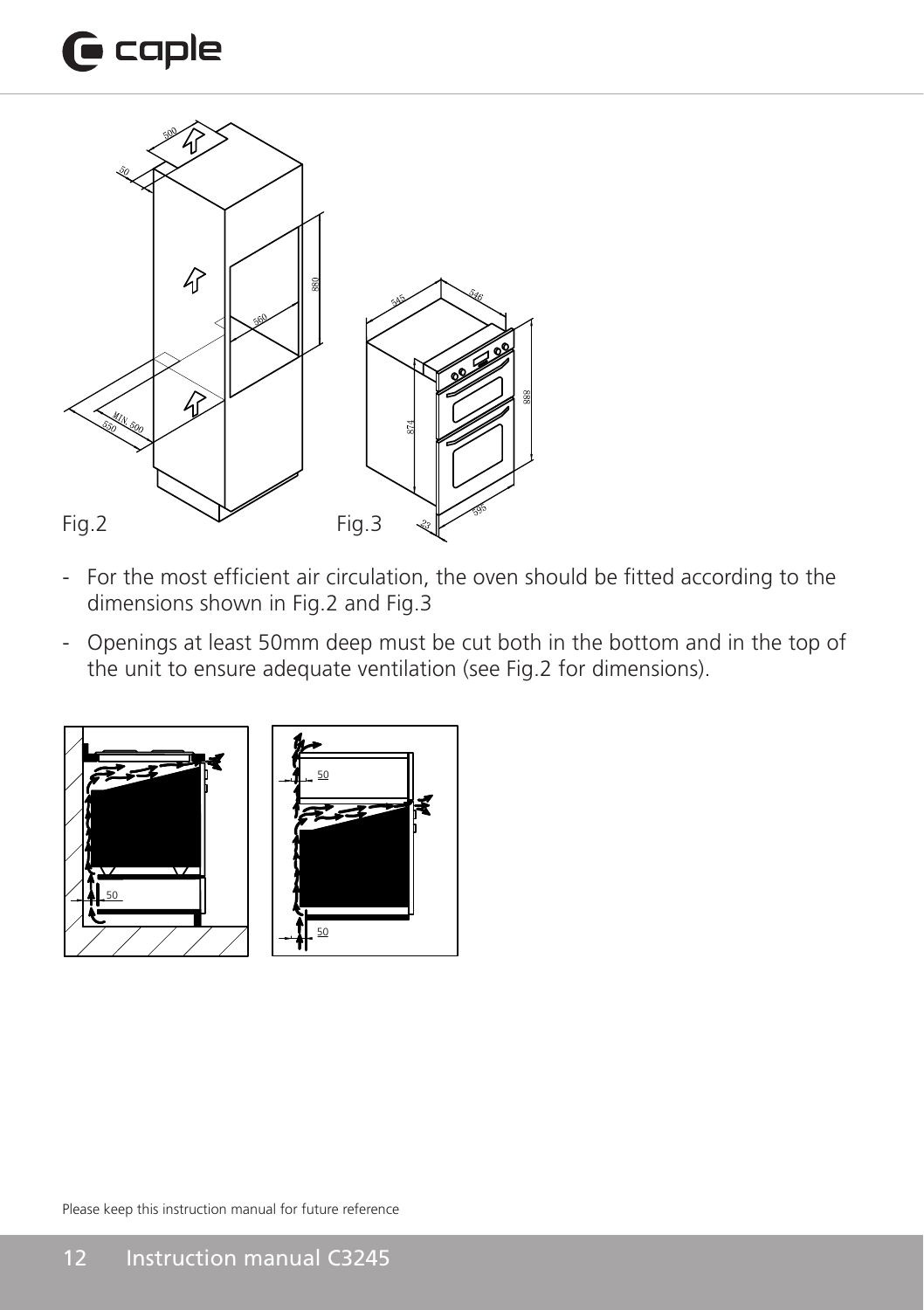#### Connection to the mains supply

### **WARNING:**

This appliance must be earthed

- Check that the power rating of the mains supply and of the sockets are suitable for the maximum power of the appliance as indicated on the rating plate.
- The plug should be accessible after installation. Fit the plug into a socket fitted with a third contact which corresponds with the earth connection. This should be properly connected.

If the appliance is fitted with supply leads but not connected to a plug, you must permanently connect to fixed wiring as follow:

- The yellow/green earth wire, which must be connected to terminal, has to be approximately 10mm longer than the other wires; the blue neutral wire has to be connected to the terminal marked with letter N.
- Black, brown, red live wires have to be connected to terminal L. Mains connection can also be made by fitting double pole switch with a minimum gap between the contacts of 3mm, proportionate to the load and complying with the regulations in force.
- The yellow/green earth wire should not be controlled by the switch.
- The plug or a double pole switch used for mains supply connection should be easy to get at, once the appliance is in position.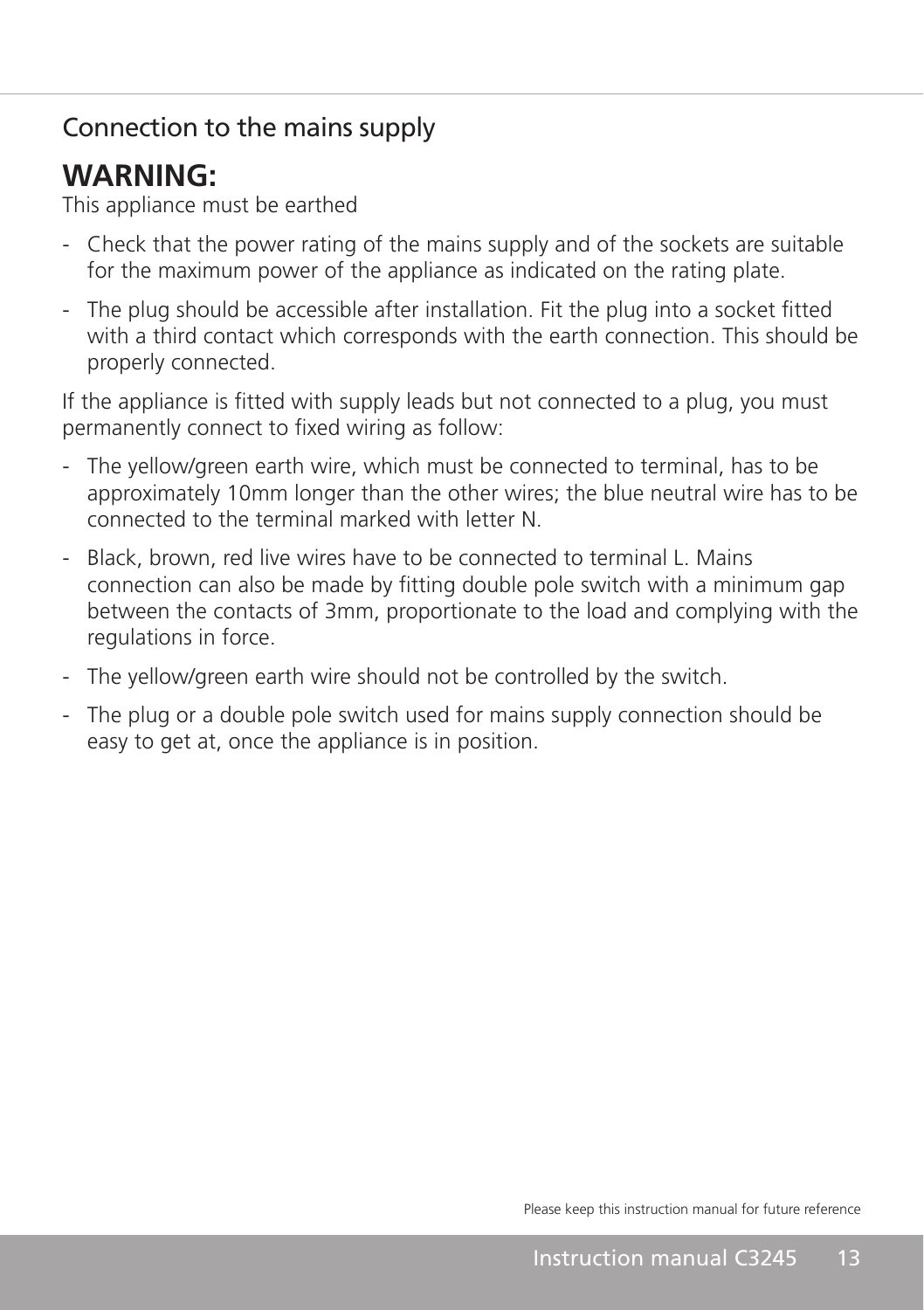## $\bigcap$  caple

### **IMPORTANT:**

- Position the mains supply cable so that it is never subjected to a temperature which is more than 50°C above ambient temperature.
- The electrical safety of the appliance can only be guaranteed when it has been correctly connected to an efficient earthed power supply, as instructed in the regulations for electrical safety.
- Caple cannot be held responsible for any damage to persons or objects due to lack of an earth connection.

#### Electrical connection

#### Fitting the power supply cable

- Open the terminal box by inserting a screwdriver into the side tabs of the cover. Use the screwdriver as a lever by pushing it down to open the cover
- Install the power supply cable by loosening the cable clamp screw and the three wire contact screws. Connect the wires to the corresponding terminals: the Blue wire to the terminal marked 'N',the Brown wire to the terminal marked 'L' and the yellow/green wire to the terminal marked  $\bigoplus$ .
- Secure the cable by fastening the clamp screw.
- Close the cover of the terminal box.
- When wiring the terminal box care must be taken to fit and tighten the links on the live (L) and neutral (N) terminals

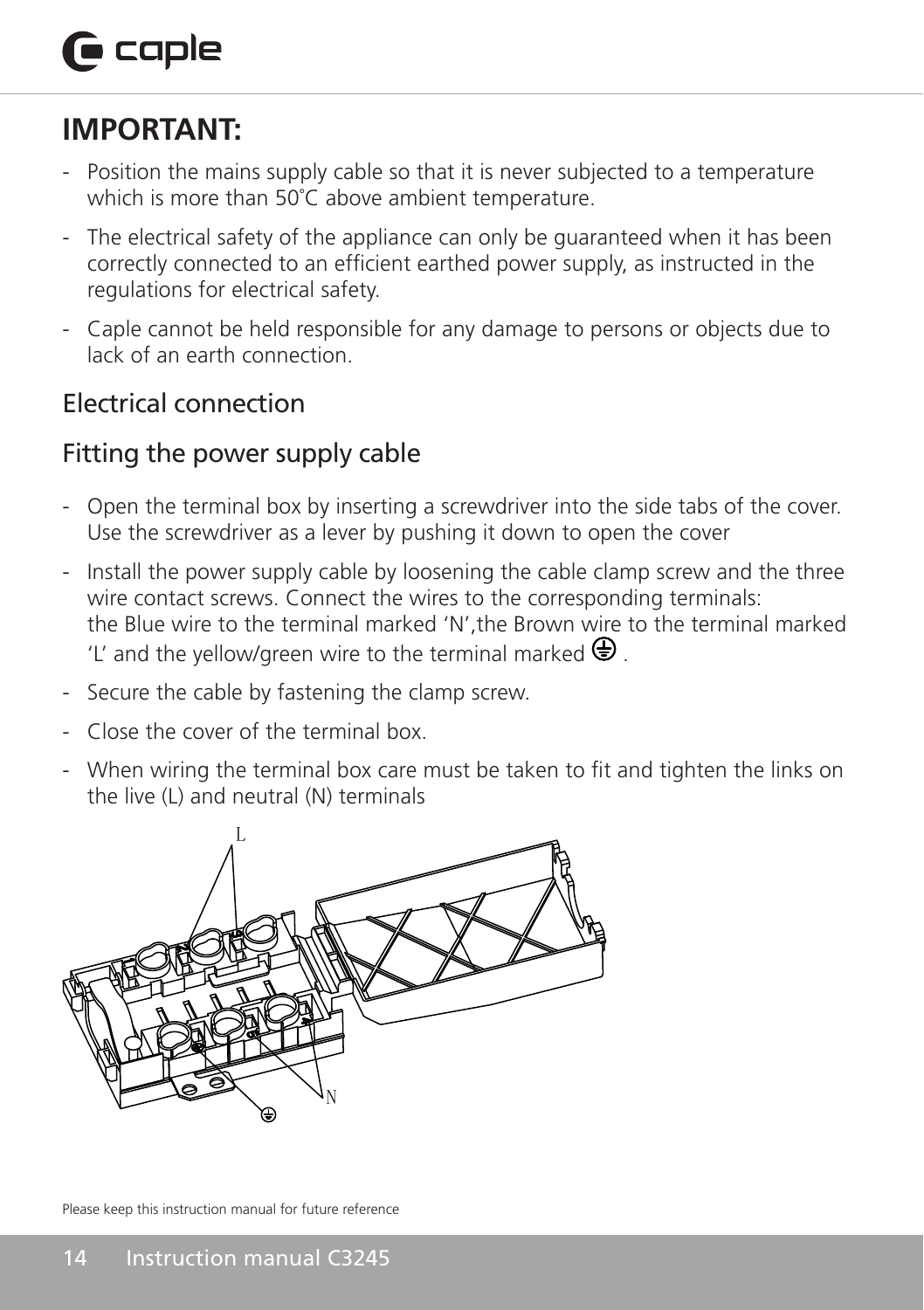#### Wiring and safety

The instructions given below MUST be adhered to during wiring:

- This appliance is designed to connect to 220-240V~ and is rated at 32Amps and as such needs to be hard wired to the electrical supply.
- If the electrical supply is different from the value given above, call Caple Service immediately.
- Wiring of the appliance must be performed by a qualified installer/electrician.
- The earth cable must be connected via the terminal screw with the earthing mark. Supply cable connection must be as shown in the diagram. If there is no earthed outlet conforming to regulations in the installation environment, the installation cannot go ahead and an Electrician should be consulted immediately.
- The installation must include a suitable isolating switch with a minimum contact opening of 3mm between the appliance and the mains. The isolating switch should be sized according to the load on the rating plate "32Amp"and should comply with current regulations.
- The earthed outlet must be in close vicinity of the appliance. Never use an extension lead.
- The supply cable should not make contact with the product's hot surface.
- In case of any damage to the supply cable, please call Caple Service. The cable must be replaced by a qualified installer/electrician)
- Faulty wiring may damage the appliance. Such damage will not be covered by the warranty.
- When wiring the terminal box care should be taken to fit and tighten the links on the live and neutral terminals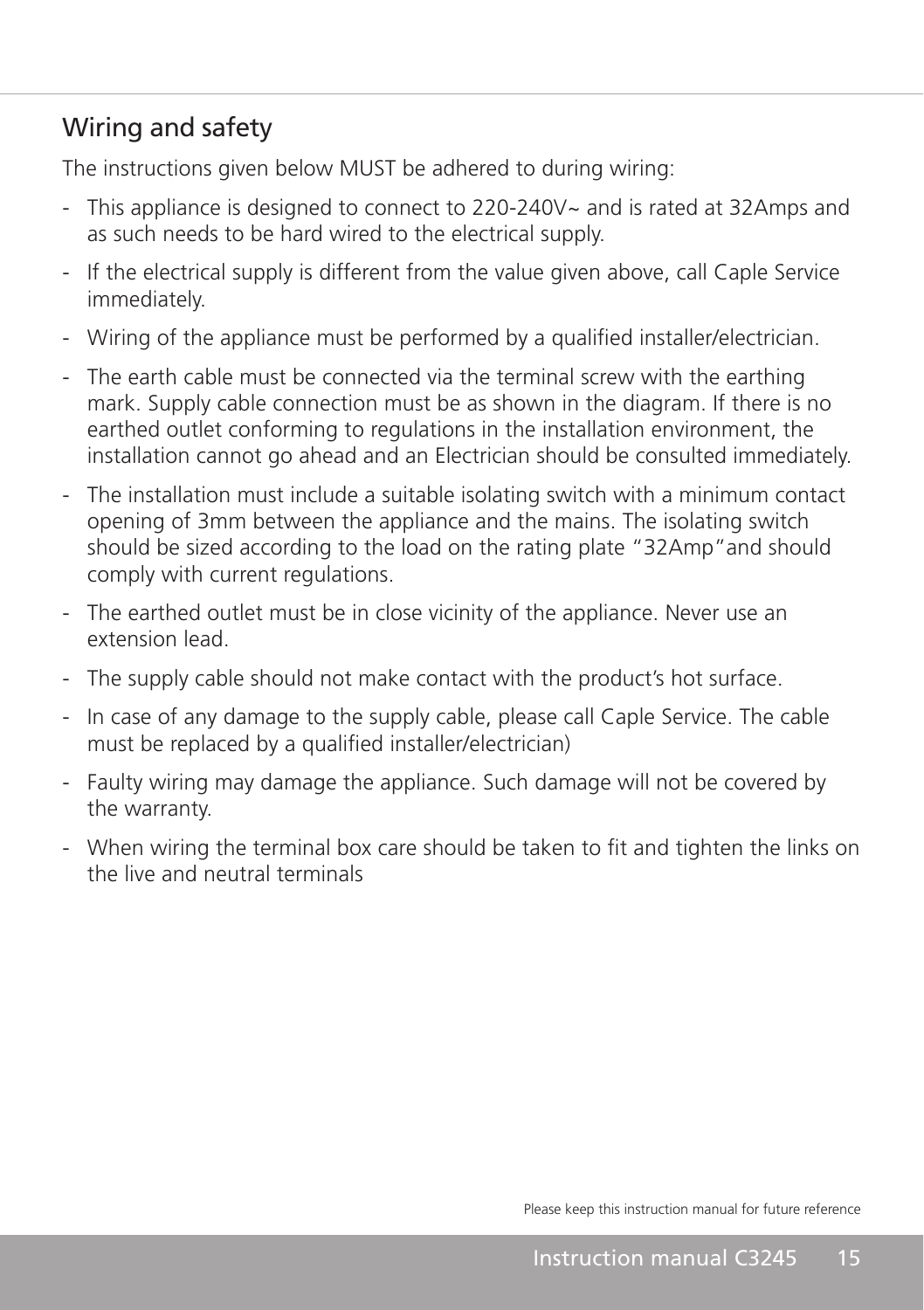### **USING YOUR OVEN**

Control panel

Top oven 4 functions / main oven 4 functions



#### Top oven functions

**CONVENTIONAL HEAT** 

Both the lower and upper heating elements operate together.

This is the traditional cooking method, perfect for roasting joints, cooking pastry and baking cakes.

#### RASE HEAT

This function is good for cooking the underside of food, warming up food or sterilising glass jars. It is also ideal for slow cooking food, i.e. casseroles. This function can be used between 50˚C and MAX.



#### $\sqcap$  top heat

This function can be used for warming pre-cooked food when placing the grid on the second shelf from the top. Or for defrosting pastry, place on grid on the bottom shelf.

#### $\,$  FULL GRILL

This function can be used for grilling and gratinating food. When grilling, the oven door must be closed.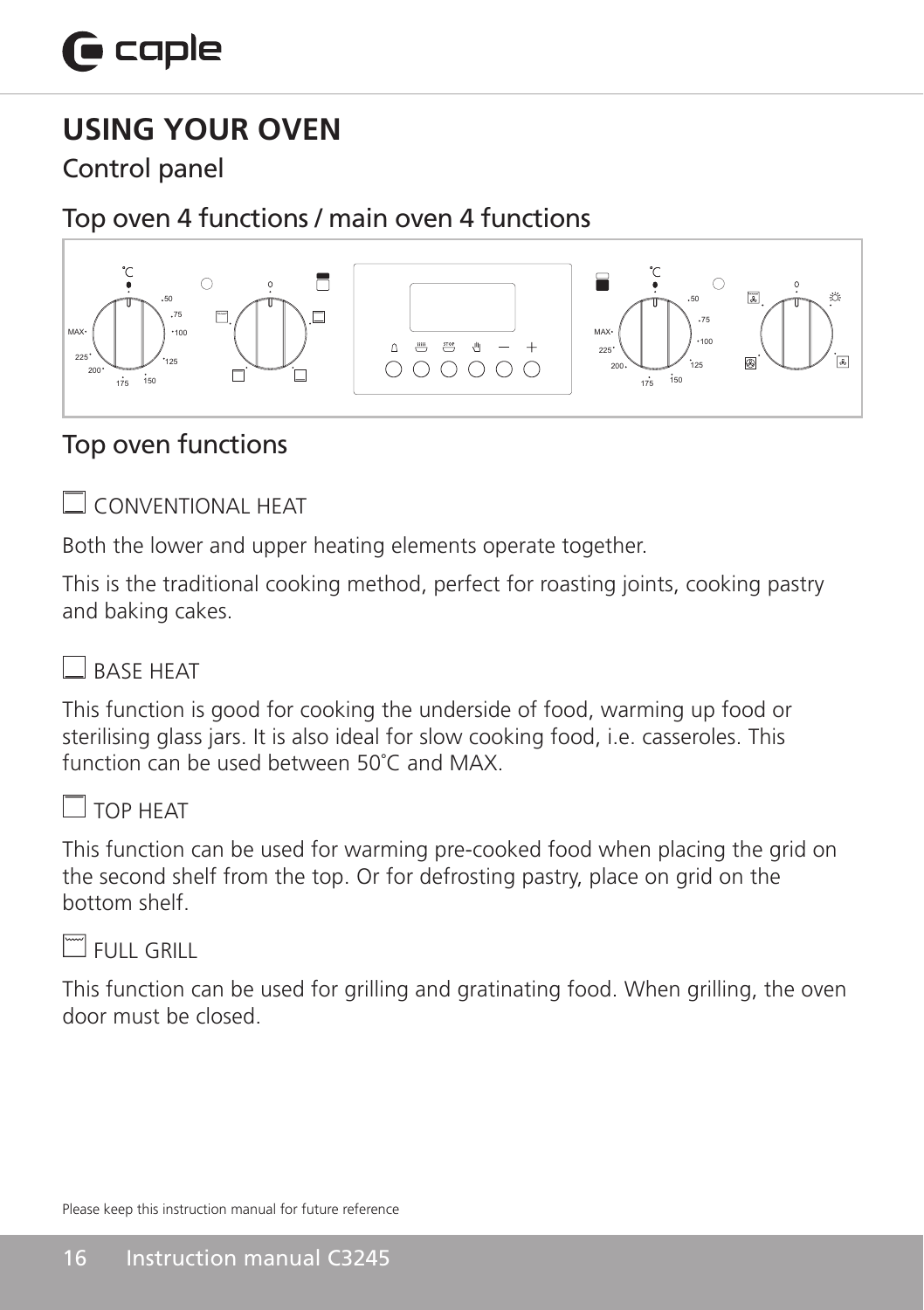#### Bottom oven functions

**DE LIGHT** 

Internal oven light

#### **ATURBO DEFROST**

The air at ambient temperature is distributed inside the oven to speed up defrosting time.

#### FAN HEAT

Both the fan and the circular heating element operate together.

The fan evenly distributes the hot air (between 50˚C and MAX) inside the oven. This is ideal for cooking several types of food i.e. meat and fish at the same time without affecting taste and smell. It is also ideal for delicate pastries.

#### **TURBO GRILL**

This function can be used for grilling and gratinating food. When grilling, the oven door mst be closed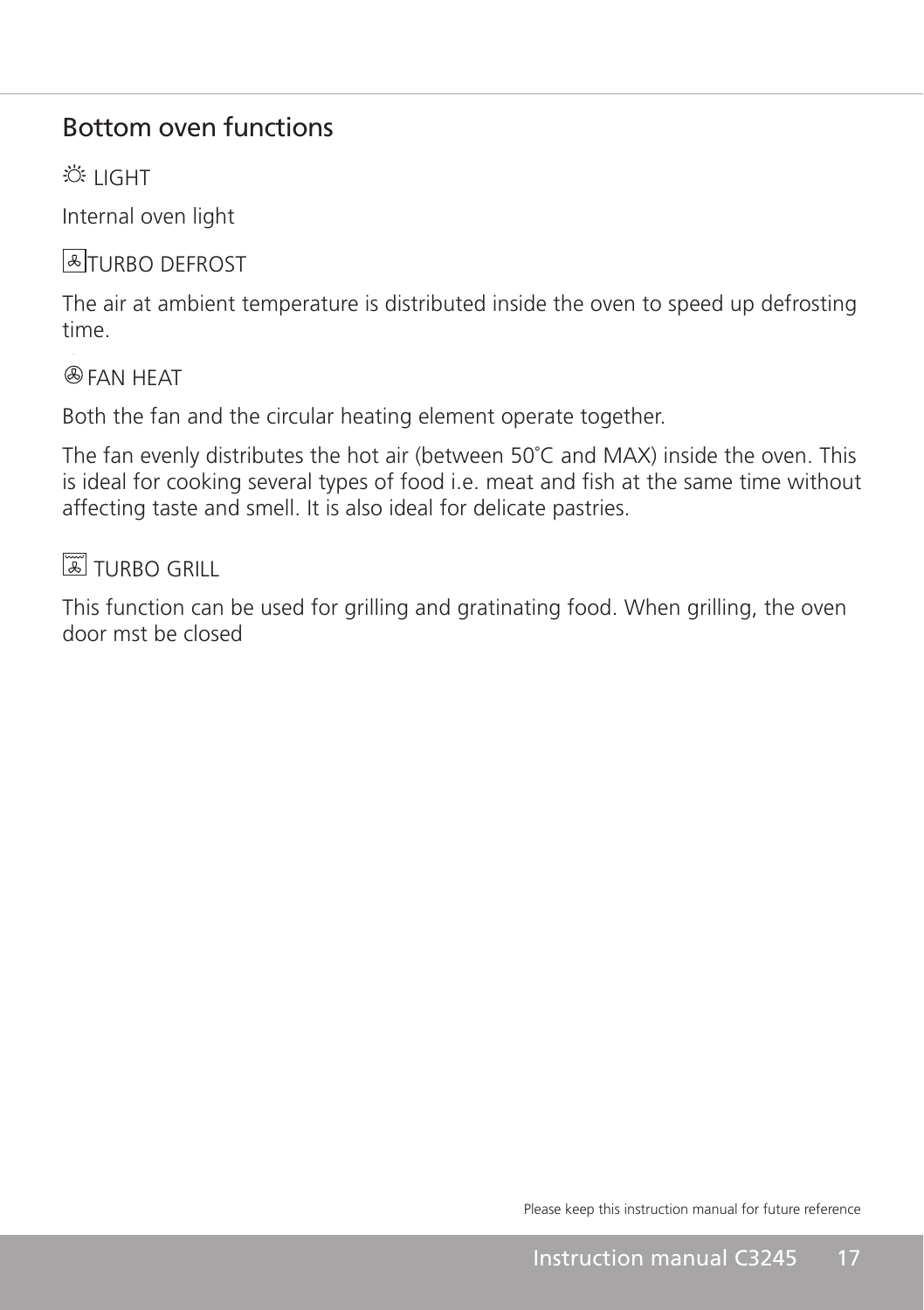## **COOKING GUIDELINES**

- Set the function for the type of cooking required.
- Preheat the oven, setting the thermostat to the required temperature. Once the oven has heated to the selected temperature, the orange warning light will go out.
- This same light will appear again automatically during operation of the oven to indicate that the heating elements are on.
- Remove the drip tray when using the oven for conventional cooking, roasting etc. The tray should be left in place only when using the grill, as its purpose is to catch falling droplets of fat. Food should be placed in oven dishes with raised edges and positioned centrally under the grill.
- If the fan heat operation is selected, different foods can be cooked simultaneously (e.g. meat and fish), although in this case the respective cooking time must be observed.

| <b>COOKING</b><br><b>FUNCTION</b>     | FOOD TYPE                                                                             | <b>SHELF</b><br><b>POSITION</b> | <b>TEMPERATURE</b><br>$(^{\circ}C)$    |                                                                          | <b>TIME</b><br>(mins) |
|---------------------------------------|---------------------------------------------------------------------------------------|---------------------------------|----------------------------------------|--------------------------------------------------------------------------|-----------------------|
| Conventional<br>cooking<br>(Top oven) | Yorkshire Pudding<br>Sponge Cake<br>Small Cakes<br>Fruit Tart<br>Scones<br>Fruit Cake | 2<br>2                          | 200<br>180<br>190<br>200<br>220<br>140 | $30 - 40$<br>$25 - 30$<br>$15 - 20$<br>$40 - 45$<br>$10 - 15$<br>120-180 |                       |
| Grilling                              |                                                                                       |                                 |                                        | Side 1                                                                   | Side 2                |
| (Top oven)<br>www                     | Pork chops (4 pcs)<br>Sausages (6 pcs)<br>Toast (6 pcs)                               | 3<br>3<br>3                     | 225<br>225<br>225                      | 12<br>6                                                                  | 10<br>5               |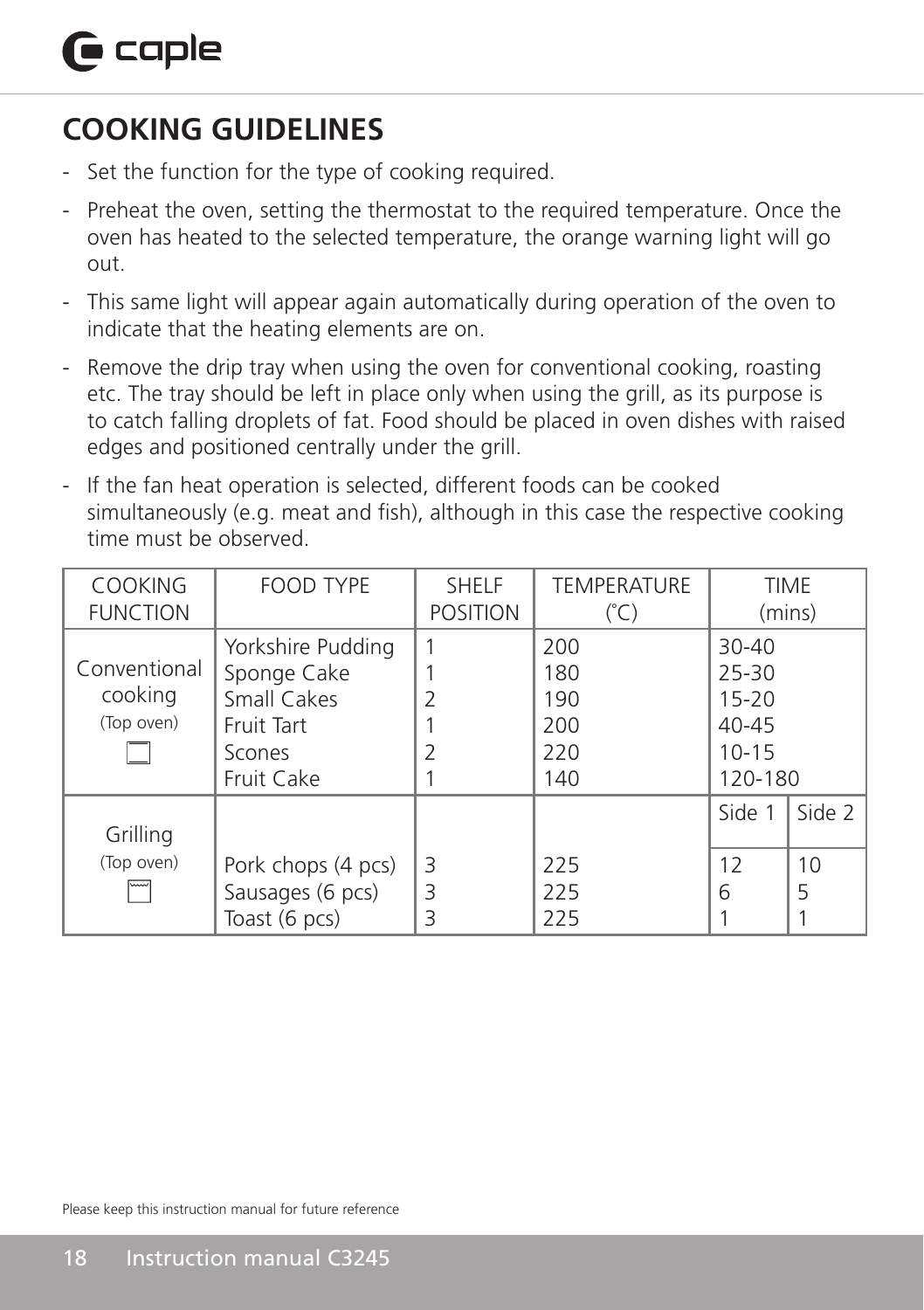#### Temperatures and times for cooking with fan heat in the main oven

| <b>DISHES</b>                                                                                 | <b>TEMPERATURE</b><br>⊛  | <b>TIME</b><br>(mins)                       |
|-----------------------------------------------------------------------------------------------|--------------------------|---------------------------------------------|
| <b>SWEET</b><br>Short pastry flan<br>Fruit pie/tart<br>Shortcake biscuits<br>Savoury biscuits | 190<br>190<br>190<br>190 | $8 - 10$<br>25-35<br>$10 - 15$<br>$15 - 20$ |
| <b>MEAT</b><br>Slow roast<br>Quick roast<br>Meat loaf                                         | 170<br>190<br>190        | $12 - 15$<br>$12 - 15$<br>30-40             |
| <b>POULTRY</b><br>Duck 1.5-2kg<br>Goose 3 kg<br>Roast chicken<br>Turkey 5kg                   | 170<br>180<br>190<br>150 | 120-180<br>150-210<br>60-90<br>240          |
| <b>GAME</b><br>Hare<br>Haunch of venison                                                      | 180<br>175               | 60-90<br>90-180                             |

- Frozen meat should be thoroughly thawed before cooking. For large joints it is advisable to thaw overnight.
- Frozen poultry should be thoroughly thawed before cooking, the time required depends on the size of the bird e.g. a large turkey may take up to 48 hours to thaw.
- Adjust the shelf position so the meat or poultry will be in the centre of the oven.
- The times given in the roasting guide are only approximate because the size and age of the bird will influence cooking times as will the shape of a joint and the proportion of bone.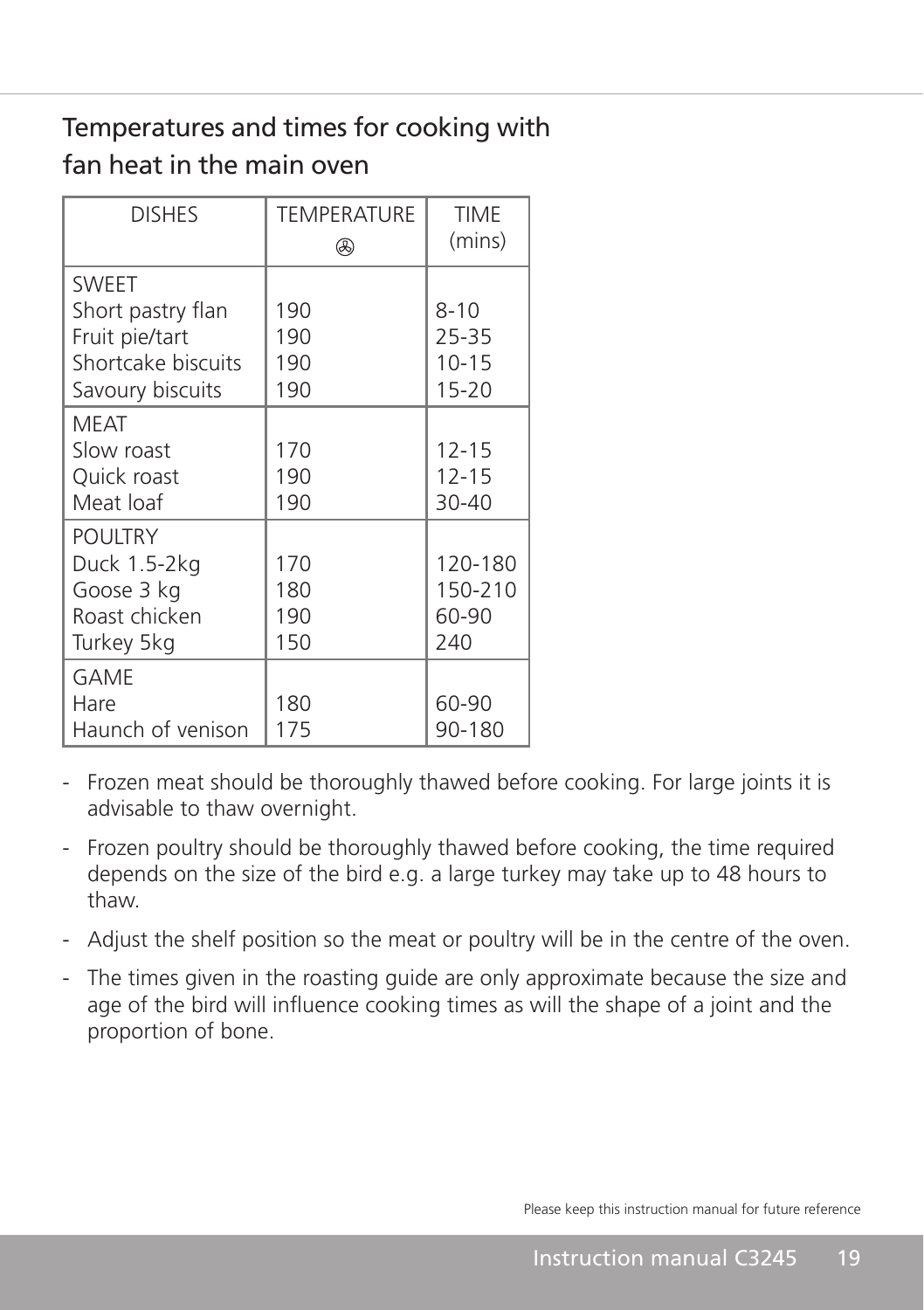## $\bigcap$  caple

#### Roasting guide

| <b>COOKING IN OVEN</b><br>180°C FAN HEAT<br>200°C CONVENTIONAL HEAT |           | TIME                                         |
|---------------------------------------------------------------------|-----------|----------------------------------------------|
|                                                                     | Rare      | 20 minutes per 450g (1lb)<br>plus 20 minutes |
| Beef                                                                | Medium    | 25 minutes per 450g 1lb)<br>plus 20 minutes  |
|                                                                     | Well done | 30 minutes per 450g (1lb)<br>plus 30 minutes |
|                                                                     | Medium    | 25 minutes per 450g (1lb)<br>plus 25 minutes |
| Lamb                                                                | Well done | 30 minutes per 450g (1lb)<br>plus 30 minutes |
| Pork                                                                |           | 35 minutes per 450g (1lb)<br>plus 35 minutes |
| Fowl                                                                |           | 20 minutes per 450g (1lb)<br>plus 20 minutes |

#### Note:

- If you are cooking a very large turkey, we recommend that it is turned around halfway through cooking, so that both legs will be cooked evenly.
- Remove any excess fat from the tin before turning, to prevent any fat splashing.
- When cooking stuffed meat or poultry calculate the cooking time from the total weight of the meat plus the stuffing.
- For joints cooked in foil and for lidded casseroles, add 5 minutes per 450g (1lb) to the calculated cooking time.
- Smaller joints weighing less than 1.25 kg (2lb) may require 5 minutes per 450g (1lb) extra cooking time.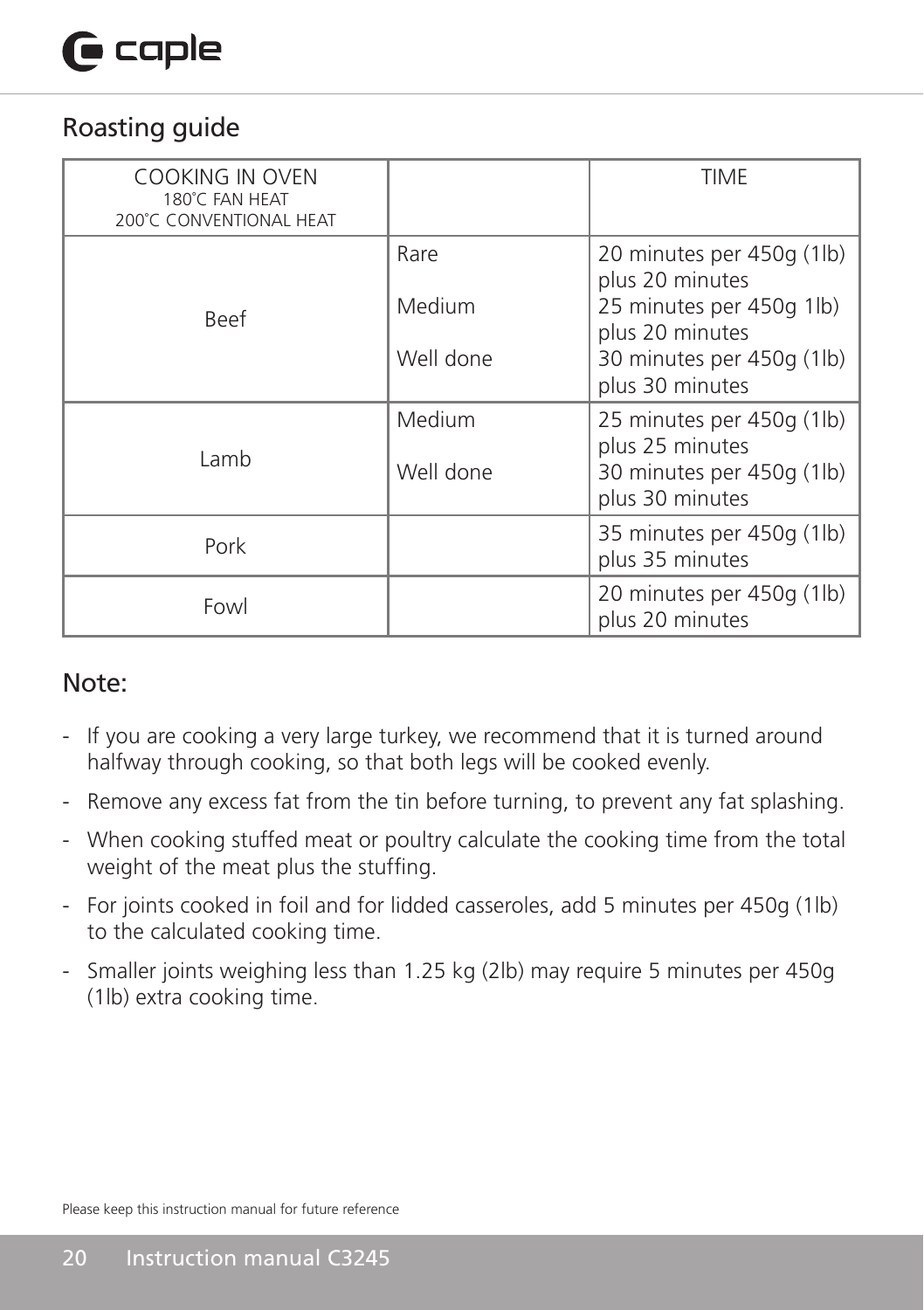### **ELECTRONIC TIMER**



|                              | Countdown     |
|------------------------------|---------------|
| $\frac{33335}{2}$            | Cook time     |
| $rac{\text{STOP}}{\sqrt{ }}$ | Fnd time      |
| 世                            | Manual        |
|                              | Subtract time |
|                              | Add time      |

#### Setting the time

- Press any two buttons – cook time, end time or countdown – at the same time and  $-$  or  $+$  to set the desired time. This deletes any previously set programme. The functions are disabled until the time has been set and the AUTO symbol flashes.

#### Manual use

- Press the manual button  $\mathbb{U}$  to resume functions, the AUTO symbol will stop flashing and the cook time symbol lights up.

#### Note:

Manual operation can only be enabled after the automatic programme is over or it has been cancelled.

#### Automatic use

- Press the cook time  $\stackrel{\text{\tiny{300}}}{\leftrightarrow}$  or end time  $\stackrel{\text{\tiny{300}}}{\leftrightarrow}$  button to automatically change from manual use to automatic use.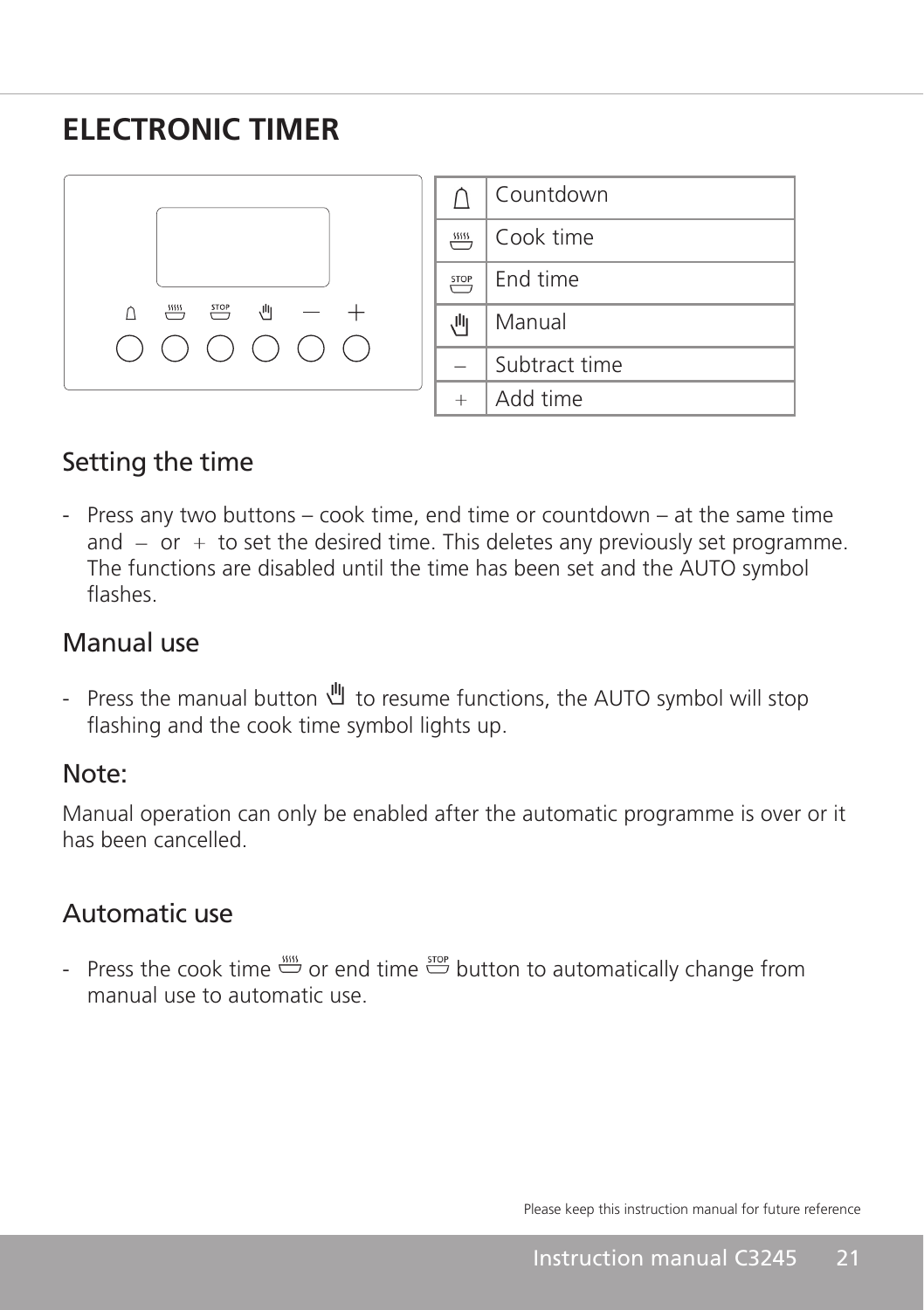#### Semi-automatic use with cook time setting

- Press the cook time  $\stackrel{\text{\tiny{def}}}{\leftrightarrow}$  button and set the desired time with  $-$  or  $+$ . The AUTO and cook time symbol will illuminate continuously.
- When the set cooking time corresponds with the clock time the oven will switch off automatically. An acoustic signal will sound and AUTO will flash. Press any button to switch the signal off.

#### Semi-automatic use with end time setting

- Press the end time  $\frac{1}{2}$  button. The time will appear on the display, set the desired end time of cooking with  $-$  or  $+$ . The AUTO and cook time symbol will illuminate continuously.
- When the set end time corresponds with the clock time the oven will switch off automatically. An acoustic signal will sound and AUTO will flash. Press any button to switch the signal off.

#### Automatic use with cook time and end time setting

- Press the cook time  $\stackrel{\text{mm}}{\Longrightarrow}$  button and select the length of the cooking time with the - or + button. The AUTO and cook time  $\stackrel{300}{\leftrightarrow}$  symbols continuously illuminate. The oven turns on.
- By pressing the end time  $\stackrel{\text{see}}{=}$  button the time appears on the display again
- Set the end time with the  $-$  or  $+$  button. The cook time  $\stackrel{\text{\tiny{300}}}{\leftrightarrow}$  symbol switches off. The cook time symbol  $\stackrel{\text{def}}{\leftrightarrow}$  illuminates again when the time of day corresponds to the cooking start time.
- When the cooking time is up, the AUTO symbol flashes. An acoustic signal will sound and AUTO will flash. Press any button to switch the signal off.

#### Countdown

- Press the countdown  $\Delta$  button and set the cooking time with the  $-$  or  $+$ button.
- The countdown  $\Omega$  symbol illuminates when the function is operating, when the set time has ended, an acoustic signal will sound. Press any button to switch the signal off.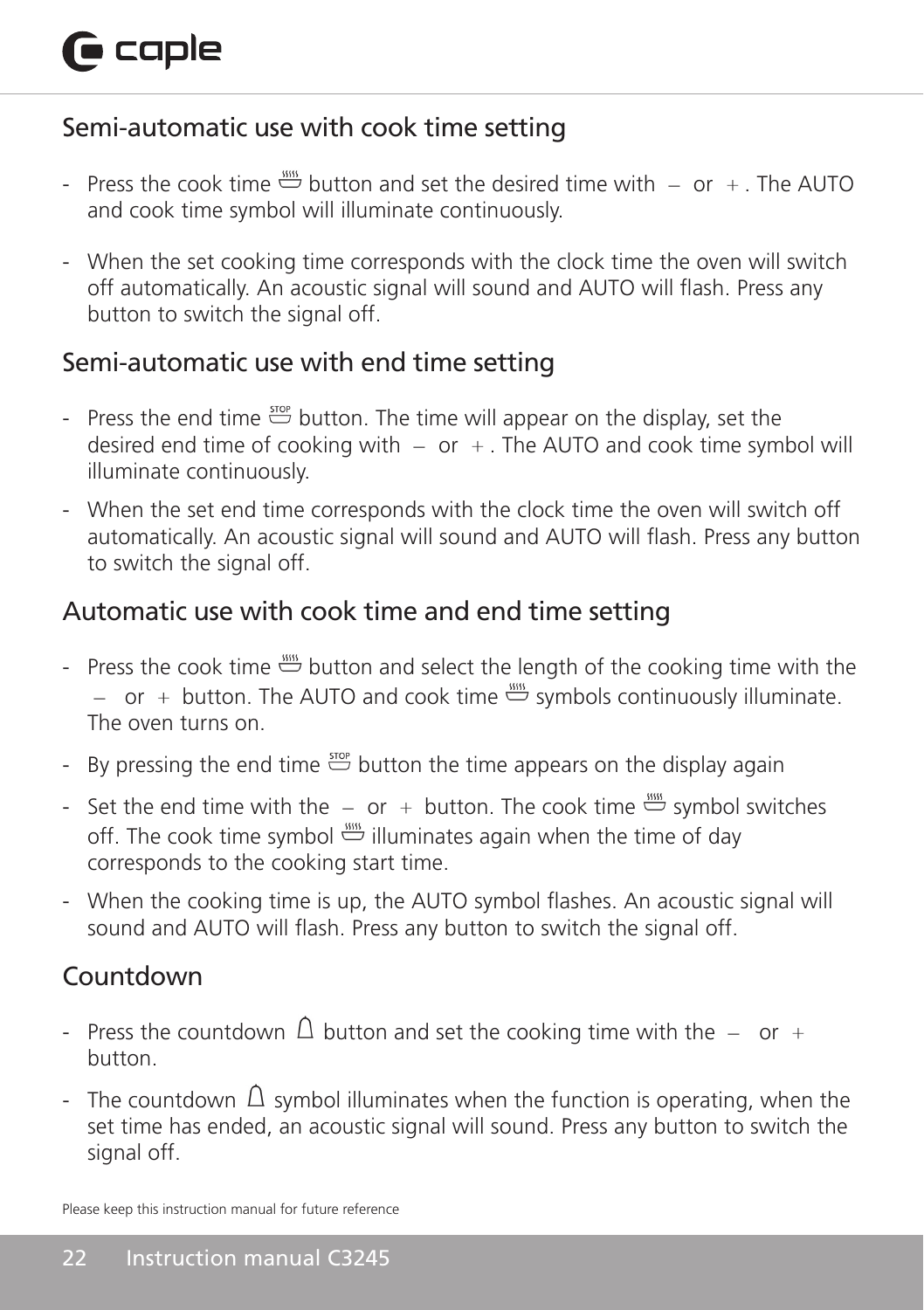#### Checking your programme

- To check you chosen programme press the corresponding button at anytime.

#### Setting error

- A setting error is made if the time of day on the clock falls within the cooking start and end times. To correct the setting error, change the cooking time or end time the oven switches off when a setting error is made.

#### Cancelling a setting

- To cancel a setting, press the cook time  $\stackrel{\text{mm}}{\Longrightarrow}$  button and then press the  $-$  button until 00:00 appears on the display. A set programme will be automatically cancelled on completion.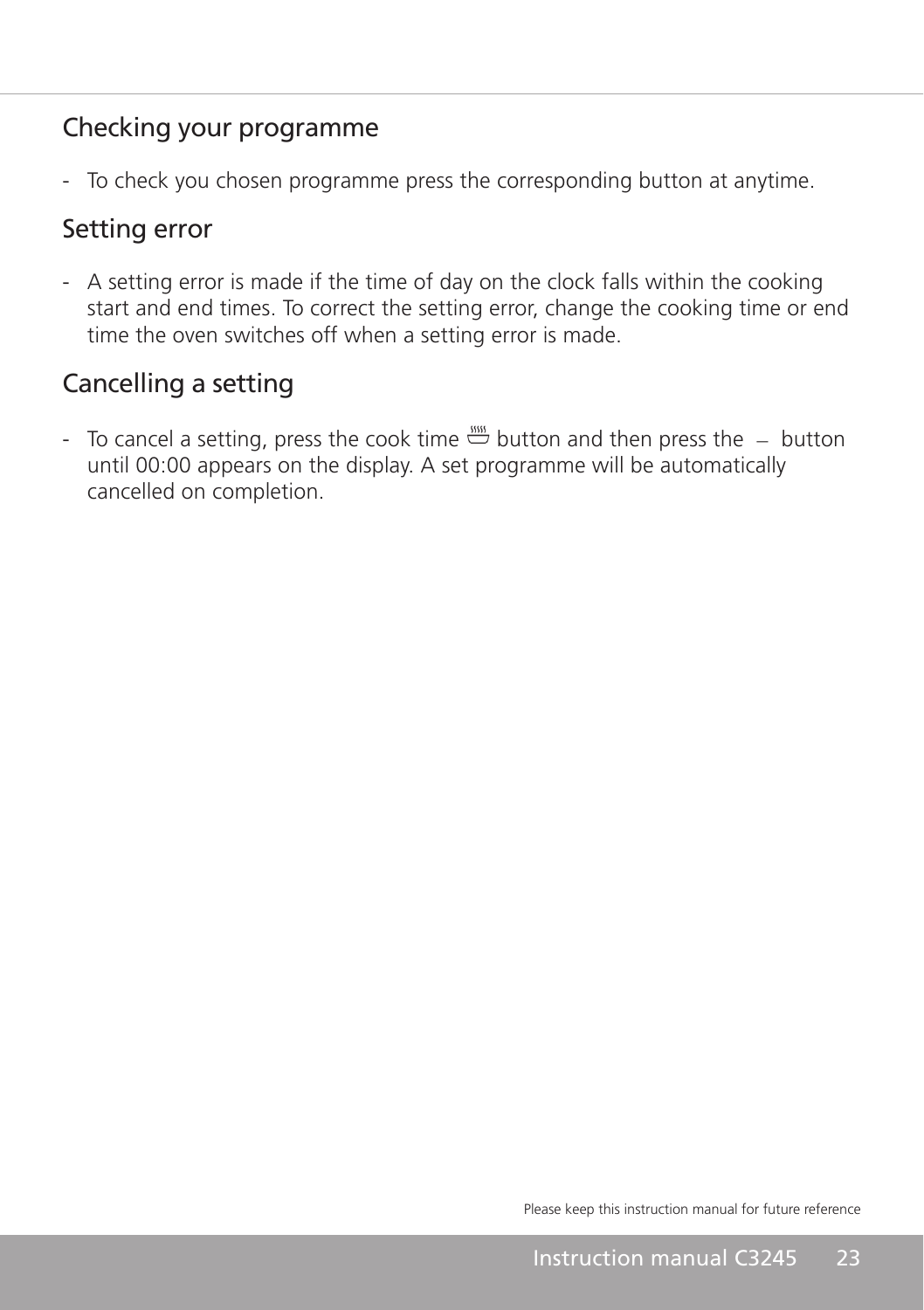## $\bigcap$  caple

### **CARE AND MAINTENANCE**

This appliance is for household use only, don't use it outdoors

#### Important:

Unplug your oven before cleaning, or performing maintenance.

To extend the life of your oven, it must be cleaned frequently, keeping in mind that:

- Do not use steam equipment to clean the appliance. To protect against the risk of electrical shock, do not immerse the unit, cord or plug in water. Do not clean the appliance by spraying water onto or into the oven.
- Don't clean the appliance when it is still hot. The inside and external surface of the oven should be cleaned with a damp cloth when it has cooled down.
- Wash all accessories in hot soapy water or in a dishwasher, wipe dry with a paper towel or cloth.
- If you use your oven for an extended period of time, condensation may form. Dry it using a non-abrasive cloth.
- There is a rubber seal surrounding the oven opening which guarantees its perfect functioning. Check the condition of this seal on a regular basis. If necessary, clean it, avoid using abrasive products or objects to do so. Should it become damaged, please contact Caple Service. We recommend you do not use the oven until it has been repaired.
- Never line the oven bottom with aluminium foil, as the consequent accumulation of heat could compromise the cooking and even damage the enamel.
- Clear the glass door using a damp cloth and dry it with a non-abrasive cloth.
- Do not use harsh abrasive cleaners or sharp metal scrapers to clean the oven door glass since they can scratch the surface, which may result in shattering of the glass.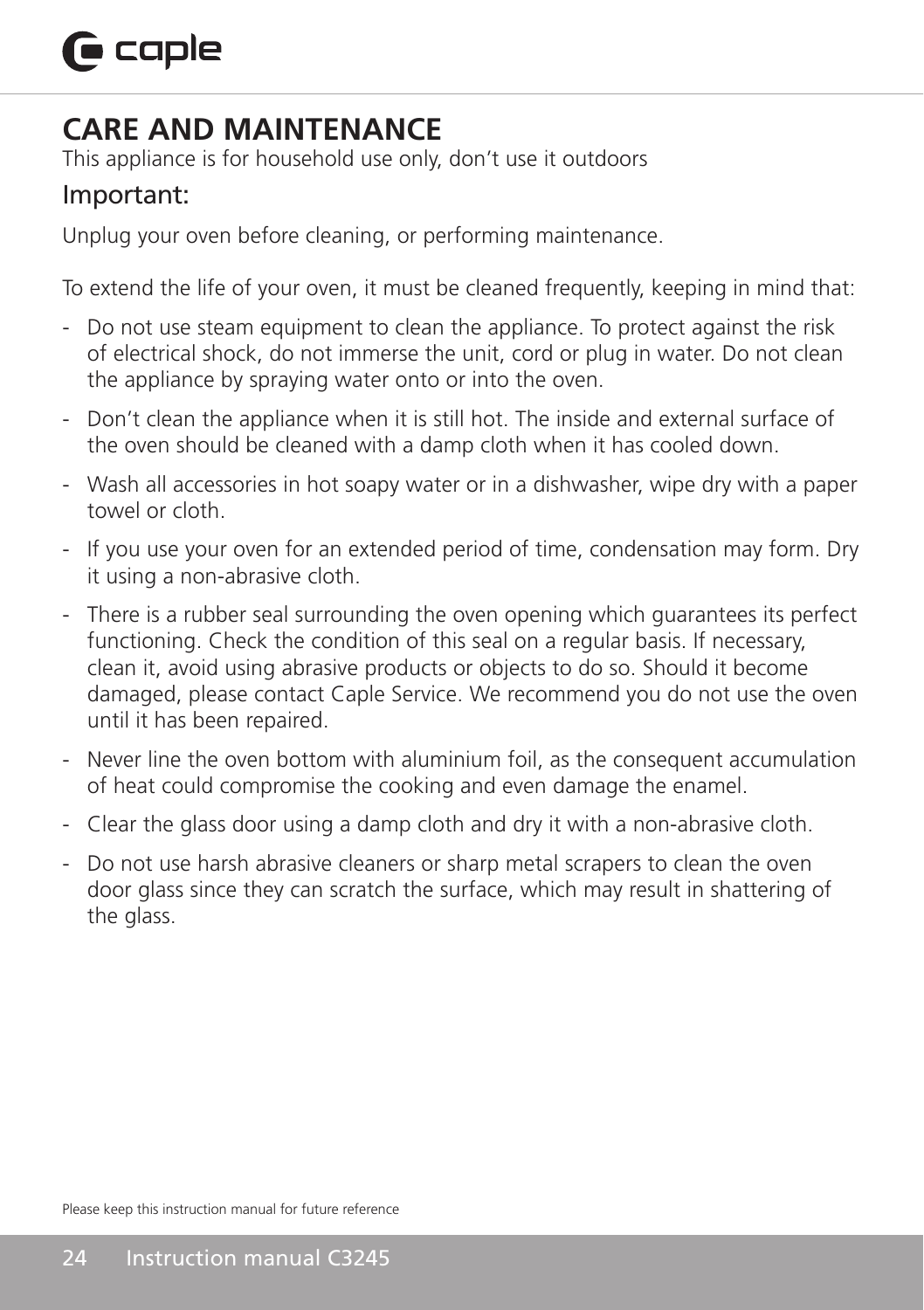#### Replacing the lamp in the oven

- Cut off the supply of power to the oven by turning off the omni-polar switch connecting it to the mains, or by removing the plug if it is accessible.
- Unscrew the glass cover attached to the lamp holder
- Unscrew the lamp and replace it with another high-temperature lamp (300˚C) with the following characteristics:

Voltage: AC220V-240V Wattage: 15W Socket: E 14



- Remount the glass cover and reconnect the appliance to the power supply.

#### **WARNING:**

Ensure the appliacne is unplugged before replacing the lamp to avoid the possibility of an electric shock.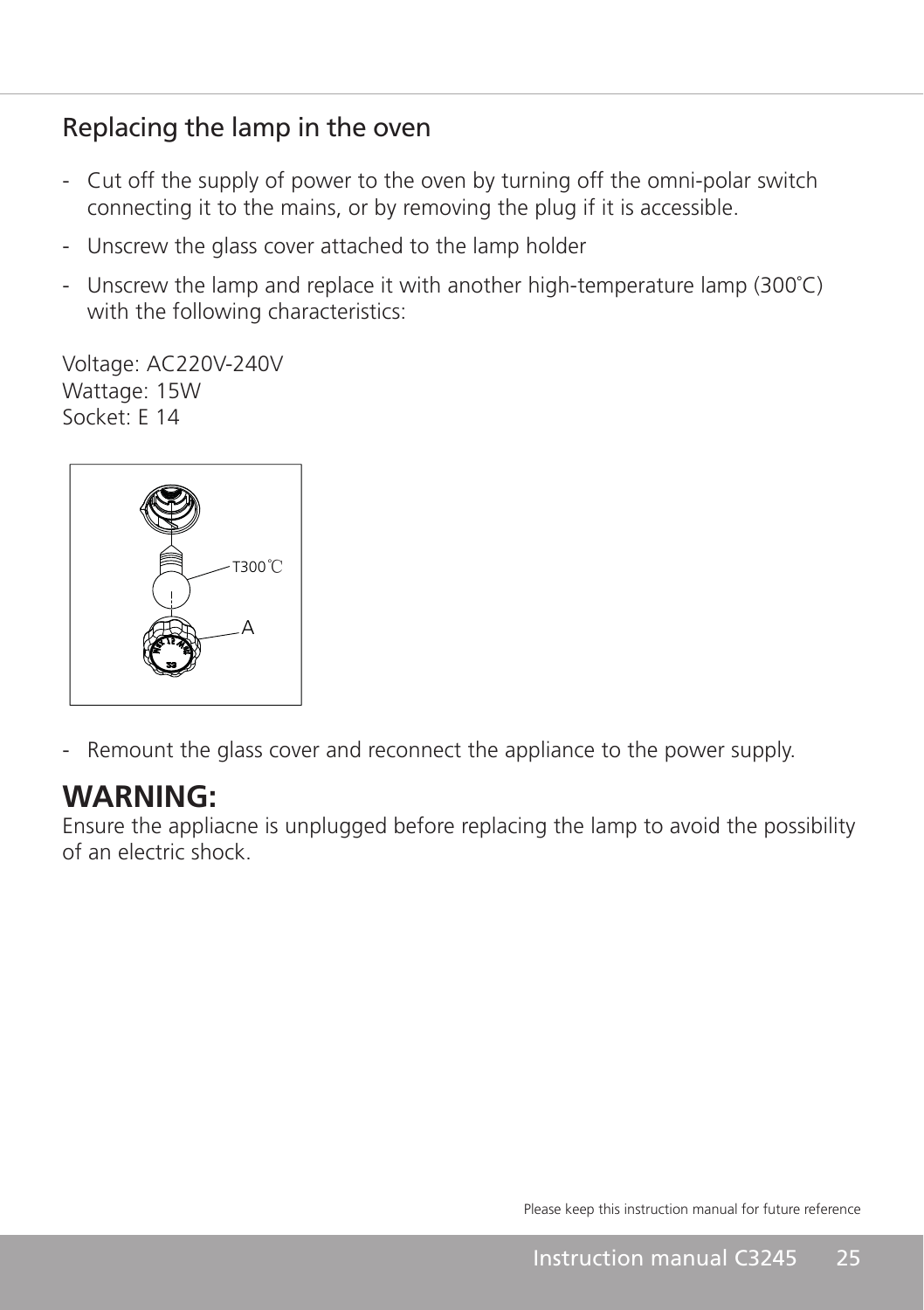#### Dissembling the oven door

To make it easier to clean the inside of your oven, the oven door can be removed, by proceeding as follows:

- Open the door completely and lift the 2 levers 'B';
- Now, shut the door slightly, you can lift it out by pulling out the hooks 'A' as shown below.

#### Assembling the oven door

- With the door in a vertical position, insert the two hooks 'A' into the slots.
- Ensure that 'D' is hooked perfectly onto the edge of the slot (move the oven door backwards and forward slightly)
- Keep the oven door open fully, unhook the 2 levers 'B' downwards and then shut the door again.

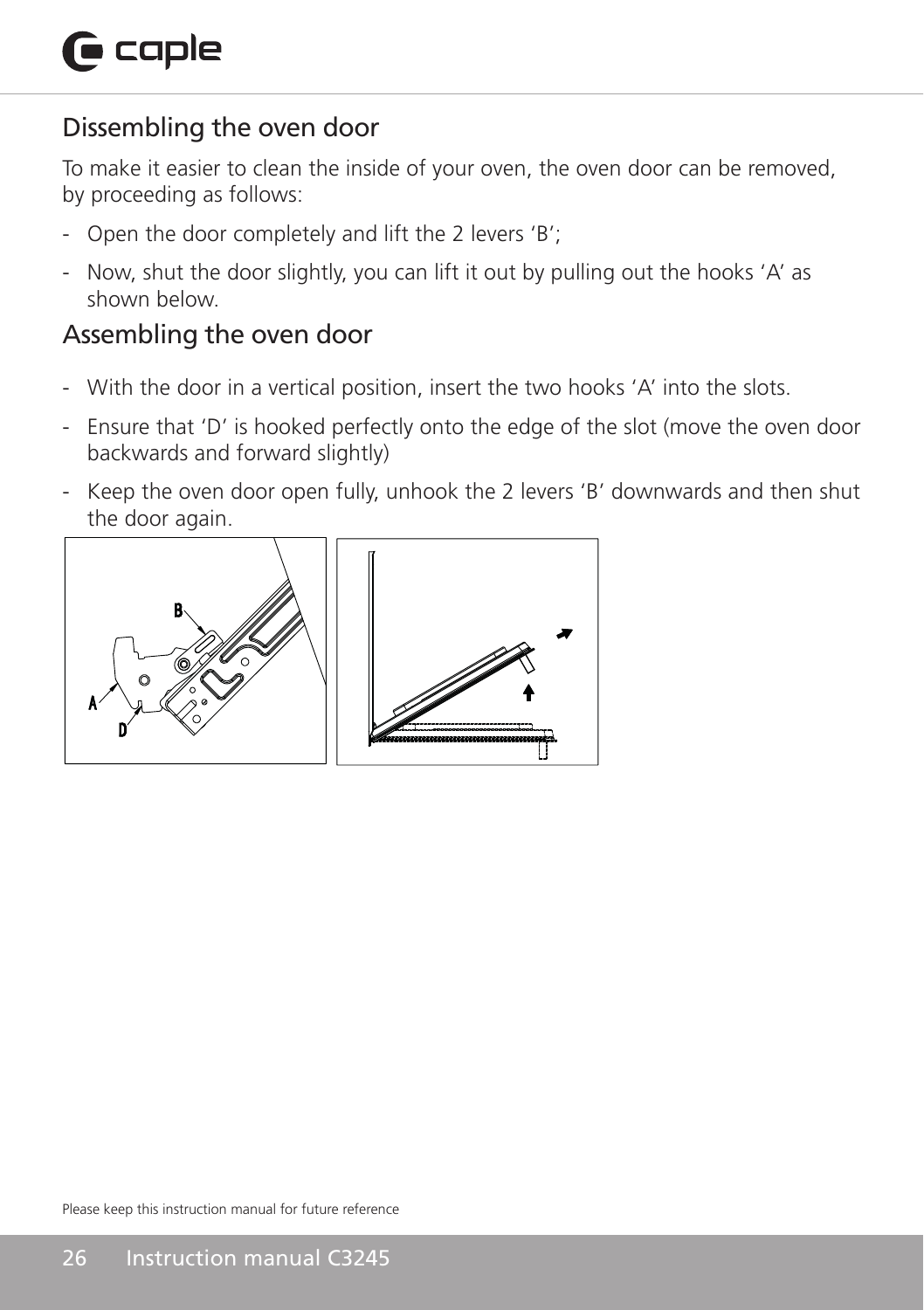#### Removing the glass from the door

The oven door is made up of 3 panes of glass and has vents at the top and bottom. When the oven is operating, air is circulated through the door to keep the outer pane cool. If condensation has worked its way in between the glass panes, the door can be dismantled in order to clean in-between the panes.

- Remove the door as per above instruction and place it on a protective surface (e.g. on a table cloth) to prevent it getting scratched. The door handle should line up with the edge of the table.
- Make sure the glass lies flat to avoid breakage of glass during cleaning.
- Undo the 2 screws on upper bracket.
- Take out upper bracket and first pane of glass.
- Loosen the 4 clips.
- Slide out middle pane of glass carefully.
- Clean the glass panes and other parts with a damp microfibre cloth or a clean sponge and a solution of hot water with a little washing-up liquid. Wipe dry using a soft cloth.

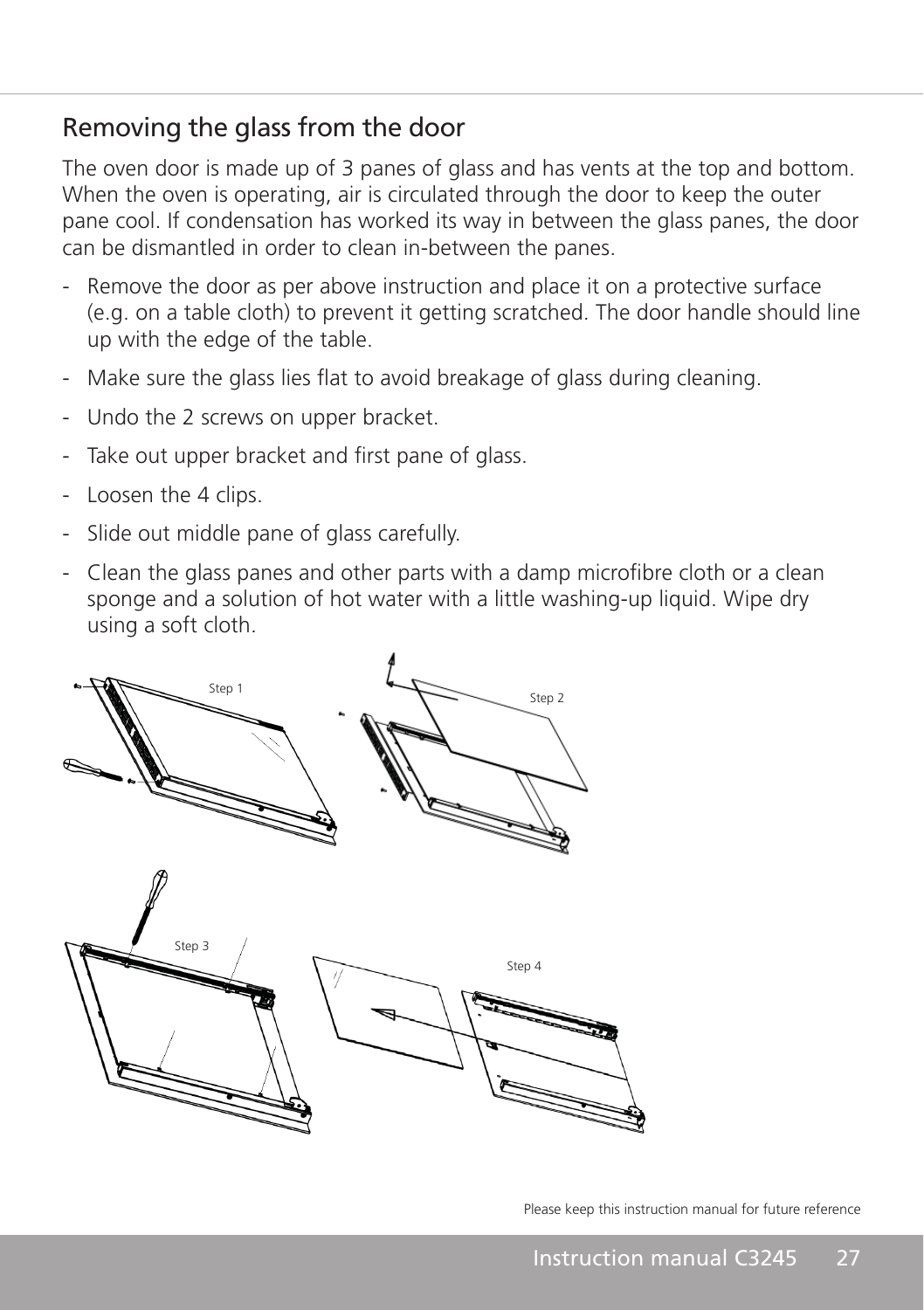#### Fitting oven shelves

- Ensure shelf orientation is correct (see image below)
- Slide into the oven at an angle until raised back of shelf is past the safety stop on the side runners.
- Lower the front of shelf and push in until stop is reached.
- To remove oven shelves, withdraw to the stop and raise the front of shelf to clear the stop.

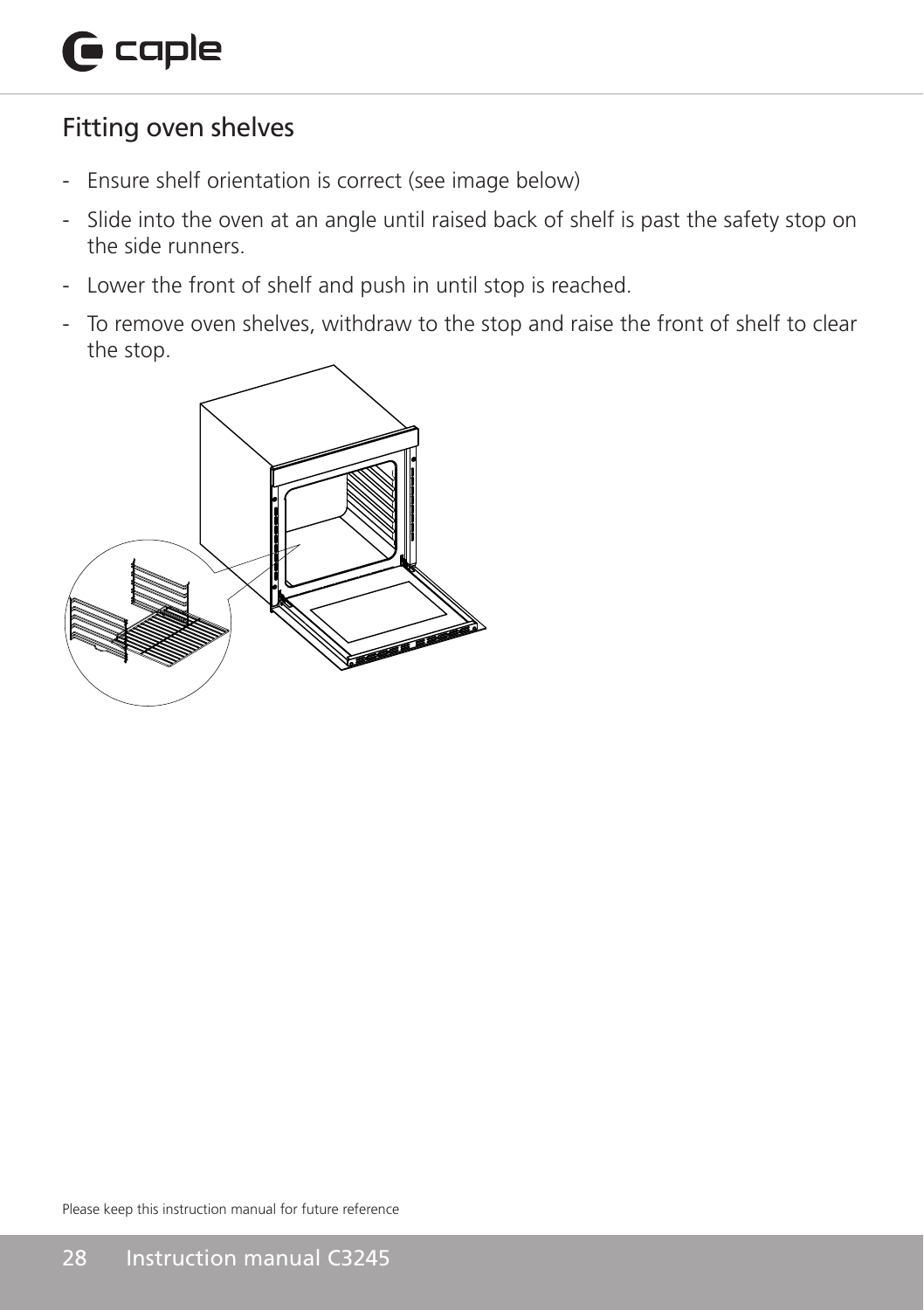#### Telescopic runners (optional accessory)

To assemble the telescopic runners:

- Remove the side racks, lifting them away from the spacers 'A' (see Fig.1)
- Choose which shelf to use with the telescopic runner. Pay attention to the direction in which the runner is to be extracted, position joint 'B' and joint 'C' on the frame (see Fig.2).
- Secure the two side racks with the guide rails using the holes provided on the oven walls (see Fig. 3).The holes for the left rack are situated at hole F1, F2 and the right rack at hole D1, D2.
- Finally, fit the side rack on the spacers 'A'.

#### Note:

Telescopic runners are optional accessories and are not included.







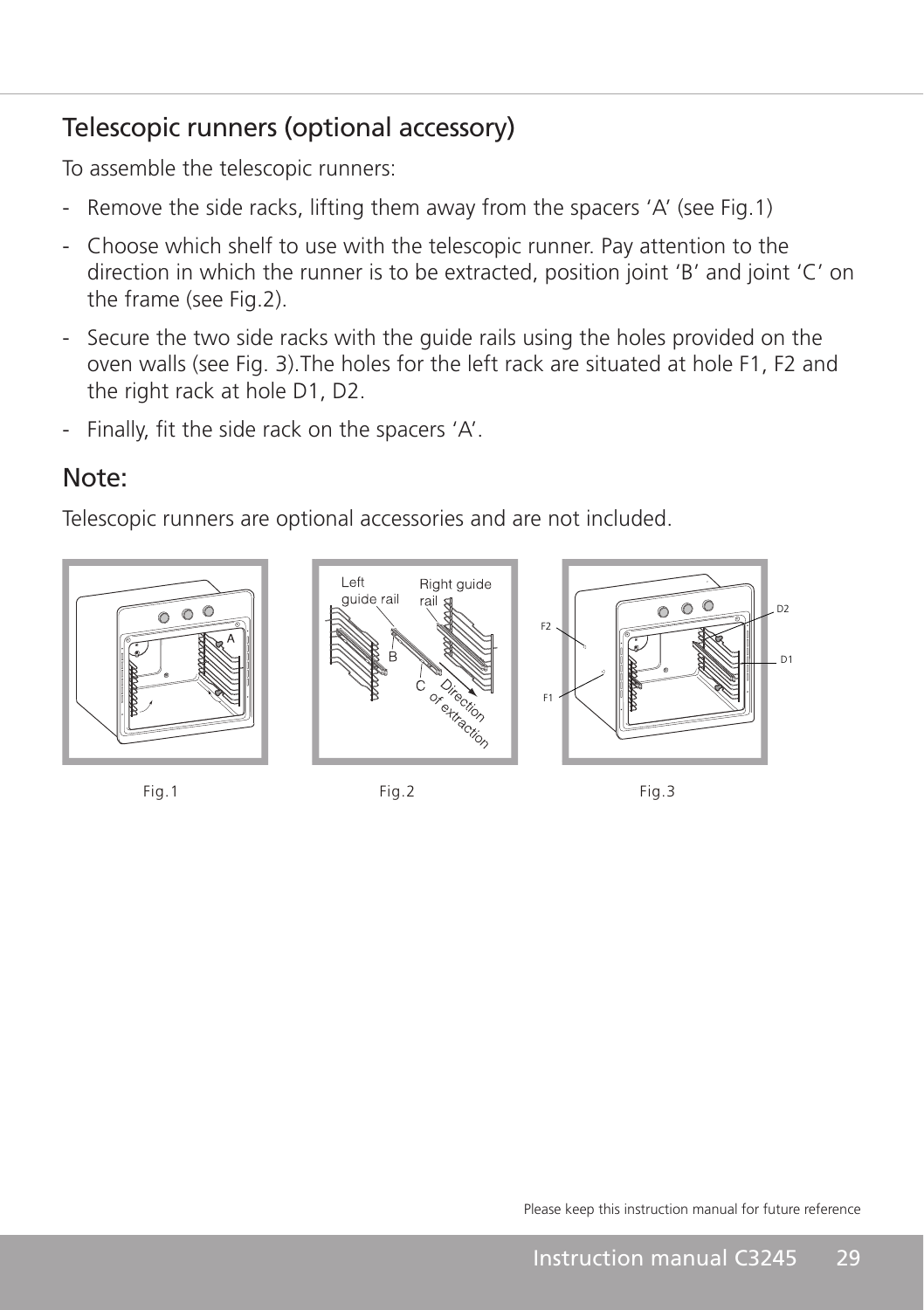## $\mathbf \Theta$  caple

#### Troubleshooting

| The oven does not operate                                   | Check it is switched on at the mains                                                      |
|-------------------------------------------------------------|-------------------------------------------------------------------------------------------|
|                                                             | There has been a power cut                                                                |
|                                                             | The time is not set                                                                       |
| The oven does not heat                                      | The thermostat is not turned to a<br>temperature                                          |
| The interior lamp does not illuminate                       | Check the product is connected to the<br>electrical supply and is switched on             |
|                                                             | Replace the bulb                                                                          |
| Lower and upper parts of the oven are<br>not cooking evenly | Control the shelf location, cooking<br>period and temperatures according to<br>the manual |

If you still experience any problems wit your appliance please contact Caple Service on 0117 938 7420 or email service@caple.co.uk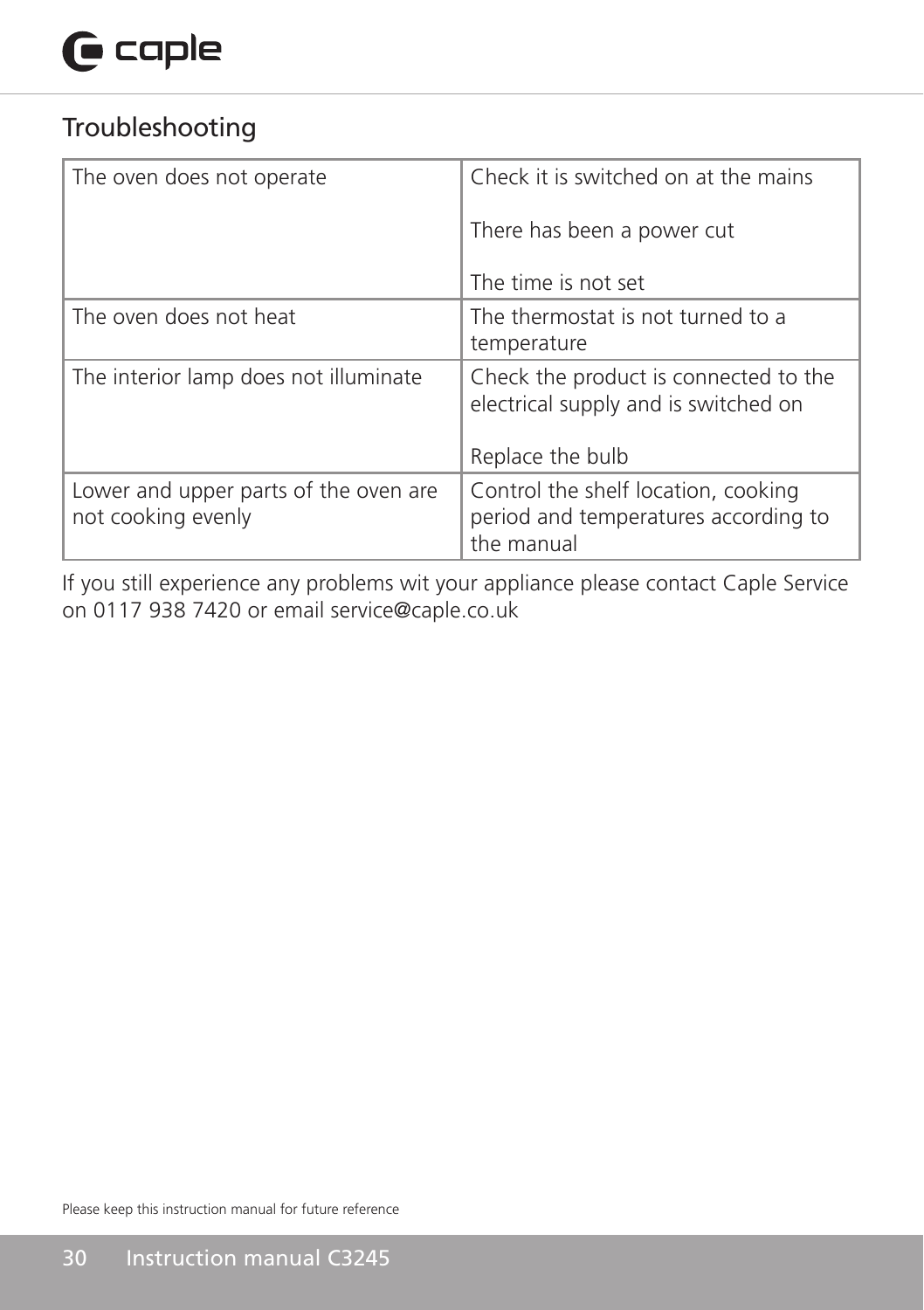### Technical specification

| Model         | C3245            |
|---------------|------------------|
| Height        | 888mm            |
| Width         | 595mm            |
| Depth         | 546mm            |
| Usable volume | 40 tr and 61 ltr |
| Rated Voltage | 220-240V         |

| TOP OVEN nominal electrical input in W (toll. +5 / -10%)  |            |  |
|-----------------------------------------------------------|------------|--|
| Top outside heating element                               | 750W       |  |
| Top inside heating element                                | 1000W      |  |
| Bottom heating element                                    | 1050W      |  |
| Light                                                     | 15/25W     |  |
| Maximum electrical input                                  | 1820W/230V |  |
| MAIN OVEN nominal electrical input in W (toll. +5 / -10%) |            |  |
| Top outside heating element                               | 1000W      |  |
| Top inside heating element                                | 1900W      |  |
| Circle heating element                                    | 2100W      |  |
| Bottom heating element                                    | 1200W      |  |
| Fan                                                       | 25W        |  |
| Light                                                     | 15/25W     |  |
| Maximum electrical input                                  | 2950W/230V |  |